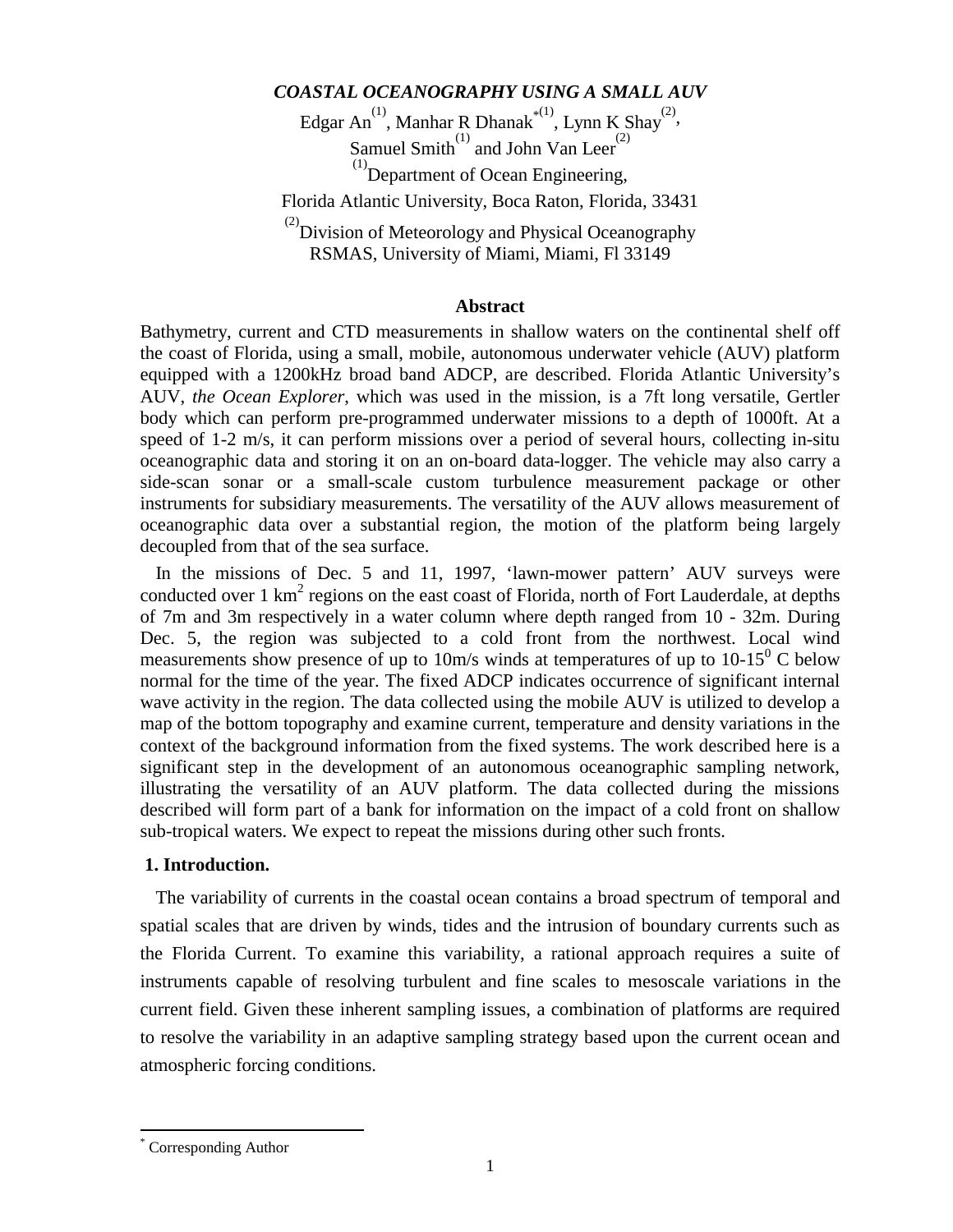Conductivity and temperature at fixed locations may be monitored using moored chains of sensors (Luther et al, 1999, for example). For current measurement, acoustic Doppler current profilers (ADCP) are commonly used in various configurations. Thus, an upward-looking ADCP may be mounted on a fixed platform on the seabed (Prandle, 1995, Lueck and Lu, 1997) or be suspended from moorings at an intermediate depth (see Stramma et al., 1995) to remotely measure local current velocities in the water column. Several ADCP's may be employed in a string or grid pattern to provide synoptic spatial variations of currents in the region.

Alternately, downward-looking ADCP's have been mounted on the hull of a moving ship (Joyce, 1989, Saunders, 1995) to provide current velocity information over the region. In this configuration, the ship's gyrocompass measurements and its ground speed are required to determine the current velocities (Marmorino and Trump, 1984, Chapman et al., 1997). However, the ADCP profiler must be calibrated to determine the absolute velocity profile (sum of the barotropic and baroclinic components). Potential sources of errors in the resulting current profiles are instrument sensitivity, its alignment (Joyce, 1989) and accuracy in bottom tracking. The seawater properties, such as the conductivity and temperature variations with depth, are characterized through periodic CTD casts from ships (see Fratantoni and Johns, 1996, for example). Typically, the cost of such operations can be fairly significant.

EXpendable Current Profilers (XCP) are used to measure the upper ocean current and temperature structure to 1500m water depth (Sanford, 1986). These are typically deployed from an aircraft (AXCP) and provide 3-dimenstional synoptic snapshots of the upper ocean variability. They can be particularly useful in storms (see for example, Shay 1992, 1998c).

Synoptic information of the upper mixed layer, such as the surface seawater temperature, can be measured from a remote satellite. Surface currents may be measured using a HF Doppler radar. The latter is based on utilizing the fact that the backscatter from ocean surface waves has a wavelength of one-half the radar wavelength (Crombie, 1955, Shay et al., 1995, 1998a,b, 1999). Use of HF radar to provide real-time surface currents in a coastal environment is becoming increasingly popular.

Platforms in the form of towed bodies have also been used for CTD and small-scale turbulence measurements (Fleury and Lueck, 1991, for example). Long tether lines are required to ensure that the platforms are free from vibrations associated with the motion of the surface ships; such vibrations lie in the frequency range of interest of fine scale measurements and can significantly corrupt the latter.

Small, mobile, autonomous underwater vehicles (AUVs) have recently become available as stable and reliable platforms for oceanographic measurement instruments and for conducting continuous surveys of the water column in a region. A number of efforts are underway in developing such mobile measurement platforms with the ultimate aim of establishing them as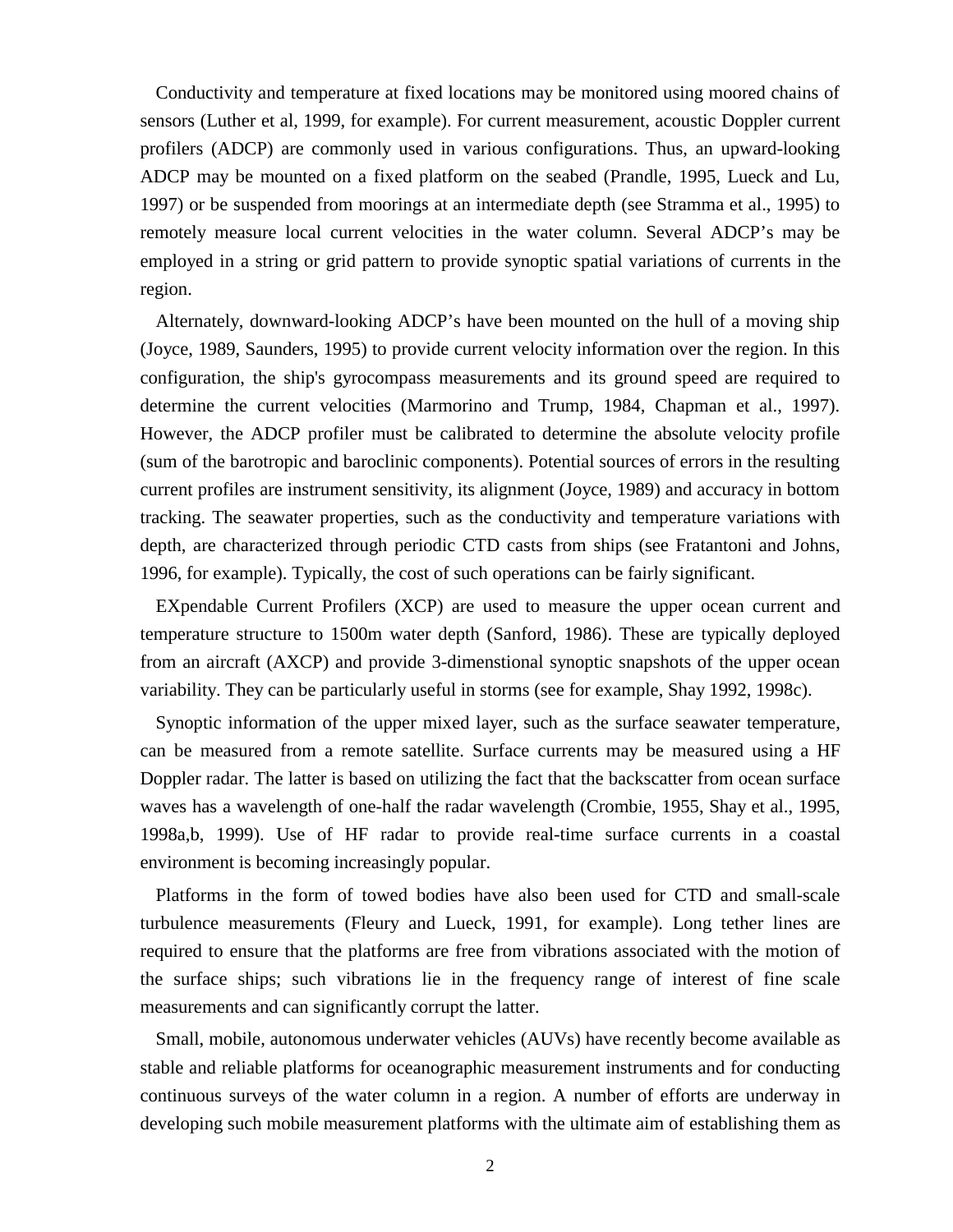basic elements in an oceanographic sampling network (Curtin et al., 1993). Notable recent oceanographic applications of the AUVs include ones involving Massachusetts Institute of Technology's Odyssey (Bellingham and Willcox, 1996, Schmidt et al., 1996), Woods Hole Oceanographic Institution's Autonomous Benthic Explorer (Yoerger et al., 1997, 1999), the large diameter NSWC vehicle (Levine and Lueck, 1996, 1999), the Southampton Oceanographic Center's Autosub (Griffiths et al, 1998), Naval Postgraduate School's Phoenix (Riedel and Healy, 1999) and Florida Atlantic University's Ocean Explorer (Dhanak and Holappa, 1999). Of these, the NSWC vehicle and the Autosub are fairly large vehicles. The others may be classed as small AUVs. The small AUVs are fairly versatile and can be low cost both in terms of hardware and operations, the latter being partly due to the fact that the vehicles can be launched from small research vessels. An AUV has an advantage over a tethered vehicle in that it is uncoupled from the motion of a surface mother ship so that (i) it is free from low frequency vibrations transmitted down tether lines, which can influence certain in-situ measurements, and (ii) operations are possible in storms when surface ships may not be able to operate. Using such mobile platforms, bathymetry maps can be developed at a relatively low cost, compared with those developed using surface ships, and the submesoscale (*O*(10km)) distributions of currents, temperature, salinity and water density can be determined. In particular, if used in conjunction with other measurement systems outlined above, the small AUVs offer the possibility of making four-dimensional space-time measurements in an affordable way, potentially during a storm when processes such as sediment transport and turbulent mixing occur with great intensity and are expected to induce major changes to the bed form and the water column.

The AUV platforms provide an attractive autonomous means of making bathymetric and hydrographic surveys of a water column. Traditionally these have been carried out with fixed, ship-mounted or tethered platforms (see Fratantoni and Johns, 1996). For example, echo sounder systems from ships (see for example, Bourillet et al., 1996) are used to develop bathymetry maps of the region. While measurements from an ADCP mounted on an AUV have to contend with sources of error similar to those from a moving surface ship described above, they may be less prone to alignment problems in the relatively calmer underwater conditions and may allow bottom-tracking at good resolution in water columns whose full depth is out of range of a surface-ship mounted ADCP. Typically, in the absence of these errors, high-resolution current profiles can be acquired using presently available ADCPs over relatively short horizontal scales to examine fine scale variability across coastal fronts and eddies where considerable shears may occur due to differing water masses. Ideally, AUV based measurements compliment the fixed, the surface-ship based and AXCP measurements. In particular, they would work best if synoptic background information were available.

Here, the use of the *Ocean Explorer* (*OEX*) series autonomous underwater vehicles, built at Florida Atlantic University, as a platform for ADCP and CTD measurements is described.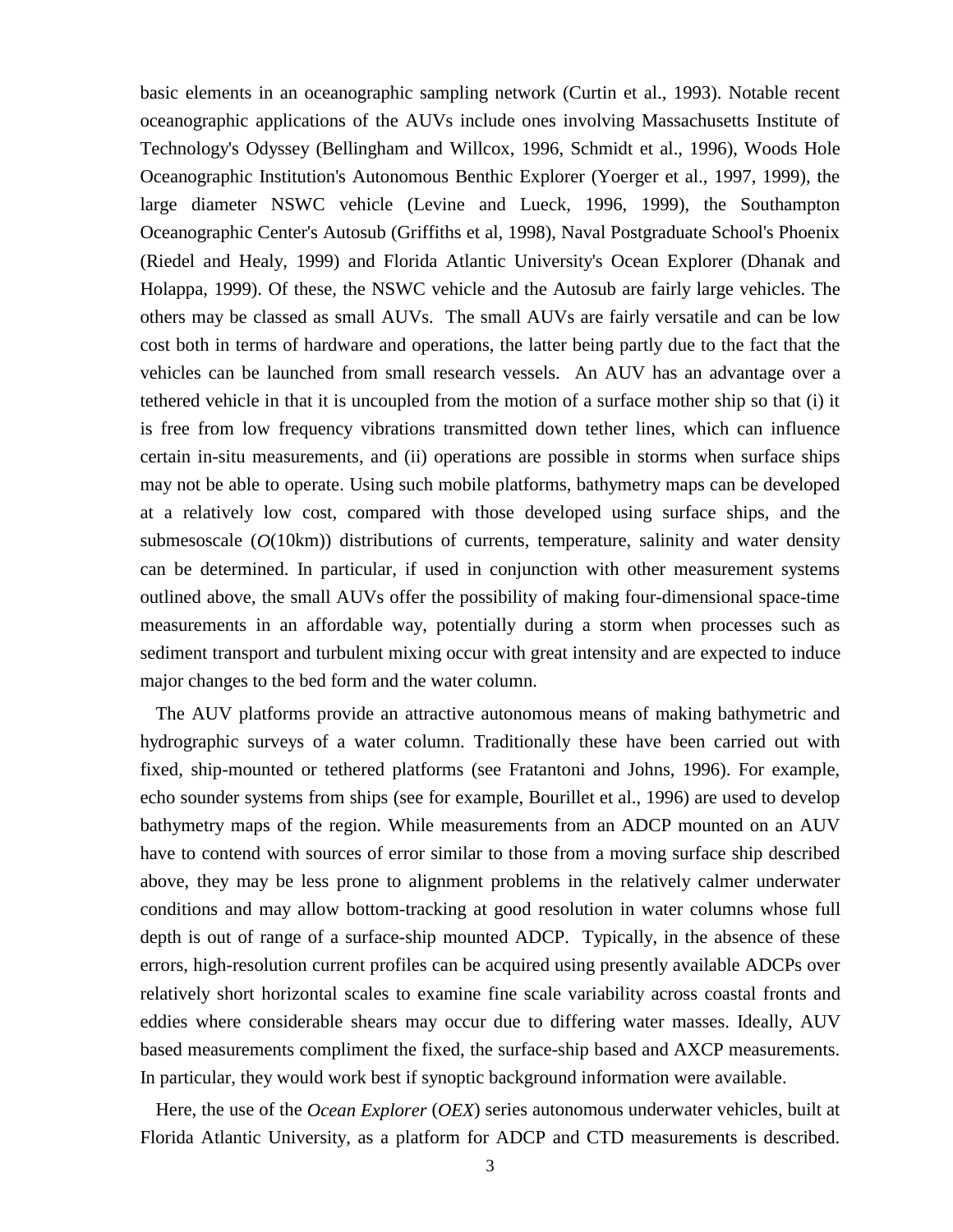The platform was used to survey two adjacent regions off the east coast of Florida during winter of 1997. The *OEX* and its instrument payload are described in section 2. Experimental missions of Dec. 5 and 11, 1997 on the east coast of Florida and measurements from a fixed upward-looking ADCP in the vicinity as well as prevailing atmospheric conditions from two NOAA C-MAN buoys are described in section 3.

#### **2. The Ocean EXplorer Series Vehicle**.

An *OEX* series AUV (Smith et al., 1995), is typically 2.4m long (Figure 1) with a modified Gertler Series 58 Model 4154 fiber-glass hull of 0.53m maximum diameter and an interior framework made of high-density polyethylene (HDPE) and 6061-T6 aluminum. The *OEX* is designed to support multiple in-situ sensor payloads for performing search and mapping operations in coastal shallow-water environments. Its unique feature is a modular bayonetmount interface between its payload and tail-section, allowing easy switching between payloads. The 1.2m tail-section houses navigation, control and propulsion components whereas a nominal 1.2m payload section, which may be extended to 2.4m, is dedicated to house mission-specific instruments. In air, the *OEX* weighs approximately 181kg, and is designed to be neutrally buoyant. Its maximum depth rating is 300m although, to date, most of the operations have been carried out in less than 150m water depths. The control surfaces are aft-mounted with a cruciform shape, and are replaceable with different fin sizes for different vehicle lengths and propulsion requirements. Each of these fins is driven by a brush less DC motor via a worm gear. In addition to the fins, the 3-blade, 18-inch propeller is based on a modified NACA 4412 section, and is driven by a brush less DC motor via a spur gear; in a recent development, the latter has been upgraded to a fully flooded motor with no gears. Using its on-board rechargeable NiCad batteries, which can provide up to approximately 2kWh total energy, the *OEX* can maintain a cruising speed of 3 knots (a speed range of 2-5 knots) for approximately 10 hours continuously between the recharge cycles.

For navigation and control, the aft section (see Figure 1) of the *OEX* houses 1) an ADCP (1.200Hz Navigator from RD Instruments) which measures altitude and vehicle velocity with respect to either the water column or ground as well as providing current profiles, 2) a Watson Block self-motion package which provides attitude and heading information, including Euler angles, tri-axial body rates and acceleration, 3) a differential GPS receiver unit, 4) RF Ethernet, 5) a Falmouth Scientific Instrument's micro-CTD 2 (see specifications in Table 1), rated at max depth of 500m, which provides conductivity, temperature and depth measurement and 6) a Motorola 68060 CPU with a VX Works operating system and 1 Gbyte disk storage capacity for logging significant amount of navigation and environmental data. The presence of the motors and the batteries in the tail section can contaminate compass measurement. Therefore, an auxiliary TCM2 Precision Navigation flux-gate compass mounted in the payload section, instead of the Watson Block, is utilized to provide heading information. The accuracy of vehicle positioning and navigation underwater depends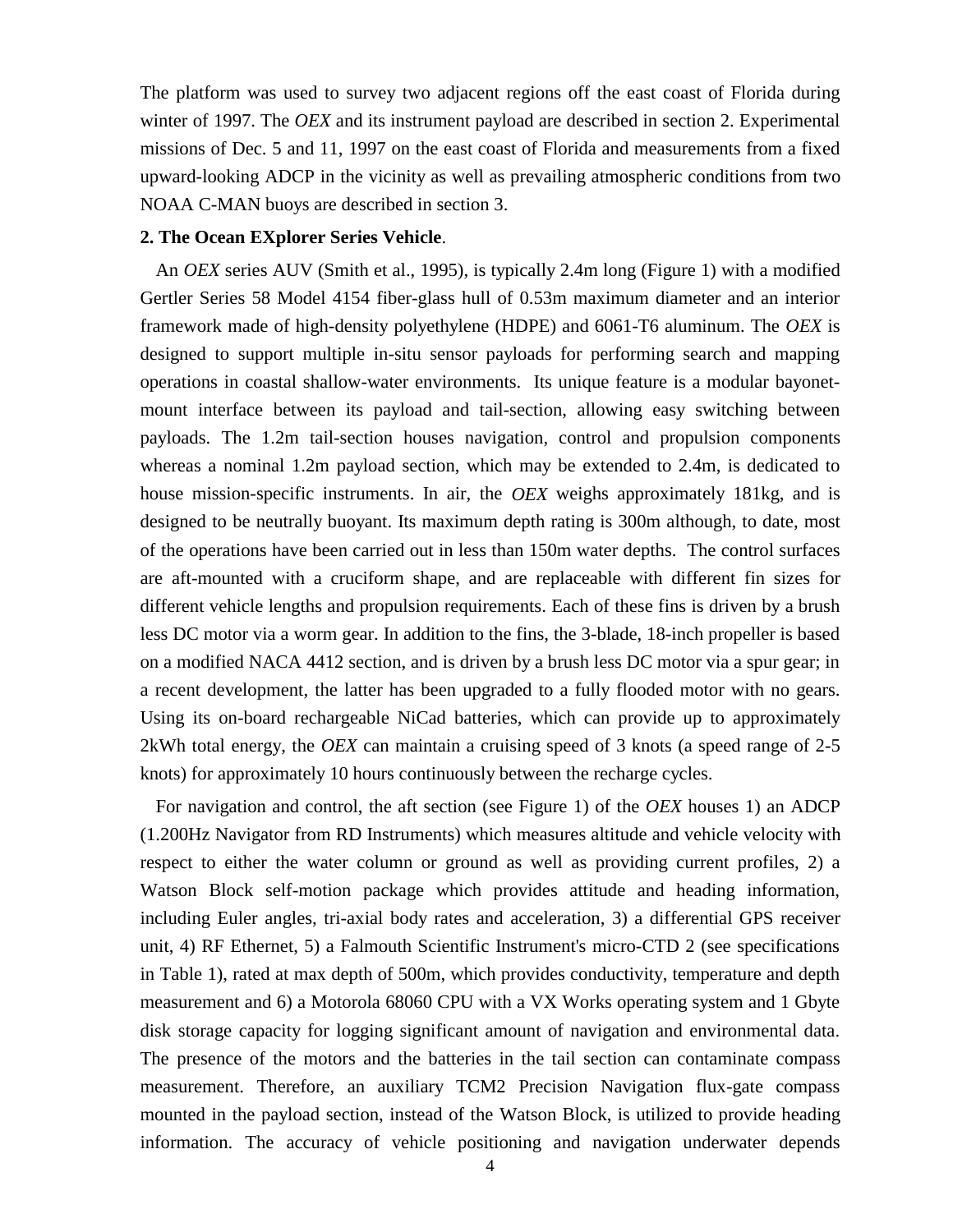primarily on the TCM2 flux-gate compass and the onboard ADCP that provide heading and speed measurements respectively. For small AUVs, the interior magnetic signatures are usually significant and such errors must be characterized and compensated for. Typical procedures involve spinning the compass together with the vehicle, and building a deviation table for the compass given the existence of a compass rose or another independent heading reference that is more accurate. Prior to the experiments described here, a compass rose was used to build the deviation table, from which a maximum of approximately  $3^{\circ}$  overall heading error was inferred. That is, over a 1km long leg transect, an overall positioning error of approximately less than 50 m is expected.

The *OEX* carries out pre-programmed missions defined using ASCII text files that can be downloaded to it underwater via an Ethernet cable or remotely while at surface via RF connection, thereby increasing the operational efficiency. The AUV has several safety features that allow it to surface if unexpected difficulties arise during periods of active sampling.

#### *Instrumentation*

During the missions described herein, the AUV carried the downward-looking 1200kHz ADCP and a Falmouth Scientific Instruments (FSI) micro-CTD (see specifications below), rated at a maximum depth of 500m; since the work described here, the CTD package has been replaced with a FSI micro-CTD2. The CTD sensors were calibrated by FSI with the instrument mounted on a model of the hull section of the AUV. The locations of these instruments on the bottom of the AUV are shown in Figure 1. On the mission of Dec. 5, the ADCP operated in a mode, which allowed measurement of local water velocity at the first ADCP bin 2m beneath the ADCP at 2Hz and the AUV ground velocity at the same rate, the two measurements being taken in an interleaving sequence. On the mission of Dec. 11, the ADCP operated in a current profiling mode, measuring the velocity in the water column beneath it at 16 bins with a vertical resolution of 1m. Again, the current measurements were interleaved with bottom tracking measurements, both at a sampling rate of 2Hz as before.

To allow for GPS fixes, the *OEX* was programmed to surface periodically during its mission. The AUV location was also continuously tracked acoustically via an USBL transponder from the research vessel, the *FAU Oceaneer R/V*; the research vessel was also used to launch and recover the AUV. During the missions, 113 different variables were recorded on the on-board computer, including current magnitude and direction at the vehicle location, vehicle depth and altitude, its position in latitude and longitude, and *in-situ* conductivity and temperature.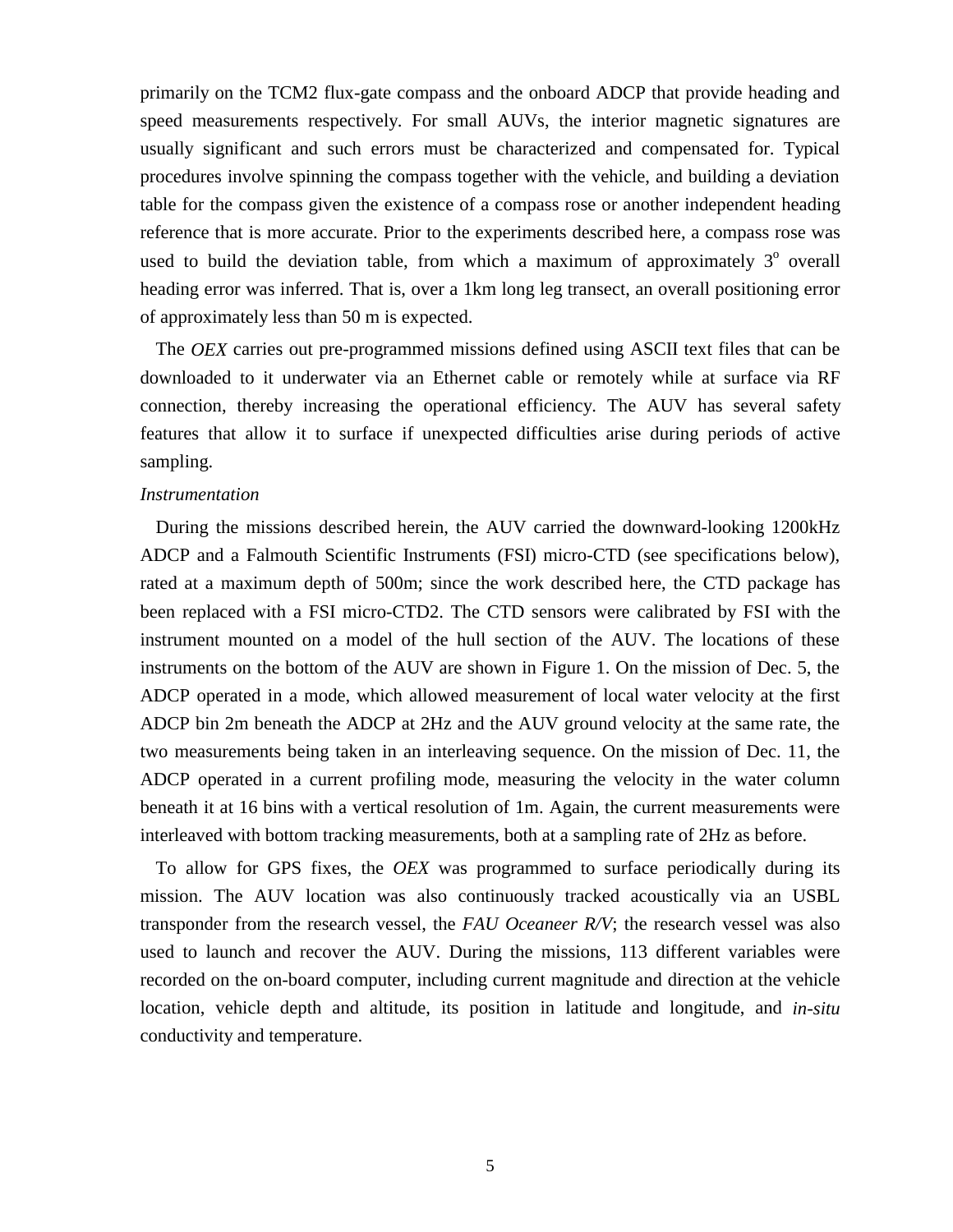#### **3. ADCP-CTD measurement missions along the East Coast of Florida**

### *3.1 Site and flow description*

In the Florida Straits, the Florida Current has maximum speeds of 1.5 to 1.7 m/s that intermittently intrudes over the shelf break along the Florida Keys. Lee et al. (1992) found a gyre circulation along the inshore edge of the Florida Current with scales of *O* (50 to 100 km) and a seasonal signal modulating biological activity. Submesoscale ocean features have also been observed with scales of 5 to 15 km and lifetimes of about 12 to 24 hours in this coastal ocean regime (Shay et al., 1998). As the current exits the Florida Straits and joins the Antilles Current, its transport increases to about 40 Sv (Schott et al., 1988). The Florida Current turns northward and follows the continental slope that eventually forms the Gulf Stream core off Cape Hatter as.

These larger mesoscale flows have been observed with various techniques over the previous few decades, yet little is known about the upper-ocean variability between the submesoscale to mesoscale. Submesoscale ocean flows interact with mesoscale features as well as with the tides, winds, and waves, and are accentuated in regions where the bottom topography changes abruptly (i.e. shelf break). In particular, the Florida Current is generally located closest to the coast just off of Fort Lauderdale. Given the relatively small-scales embedded within this current, the spatial evolution of these flows and their relationships to surface processes have remained to a large extent unresolved due to inherent sampling issues.

The two missions involved surveying a 1km square region off the coast of Fort Lauderdale, on the edge of the Gulf Stream, where the water depth varies between 12m and 36m. The surveyed region lies between the second and third of the shallow long shore reefs found on the east coast of South Florida (see Figure 1b). The mission of Dec. 5, 1997 was carried out at the location approximately  $26^{\circ}$  9.18'N,  $80^{\circ}$  4.61'W, while that of Dec. 11, 1997 was carried out slightly south of this location, at approximately  $26^{\circ}$  8.01'N,  $80^{\circ}$  4.8'W, portions of the two regions overlapping. In this coastal region, currents are frequently induced by large eddies which spin off the Gulf Stream and during winter, the region is frequently subjected to cold fronts when winds of highly variable speeds and with temperatures  $10^{0}$ C or more below ambient blow offshore from the northwest and are favorable to upwelling. Available background information recorded by NOAA's C-MAN buoys north and south of the region during the mission is shown in Figure 2. Station LKWF1 is at Lake Worth  $(26^0)$ 37'N, 80<sup>0</sup> 2'W) about 51 km north, while station FWYF1 is at Fowey Rocks (25<sup>0</sup> 35'N, 80<sup>0</sup> 6'W), about 63 km south of the surveyed regions. The wind speed, air and water temperature and the atmospheric pressure at the two stations during the period Dec. 1 - 12, 1997 are shown in Figure 2 a - d respectively; the air temperature, wind speed and barometric pressure are monitored respectively at heights 13.4m, 13.7m, 6m above mean sea level at LKWF1 and at 11m, 43.9m and 29.3m above sea level at FWYF1 (NOAA, 1998). The water temperature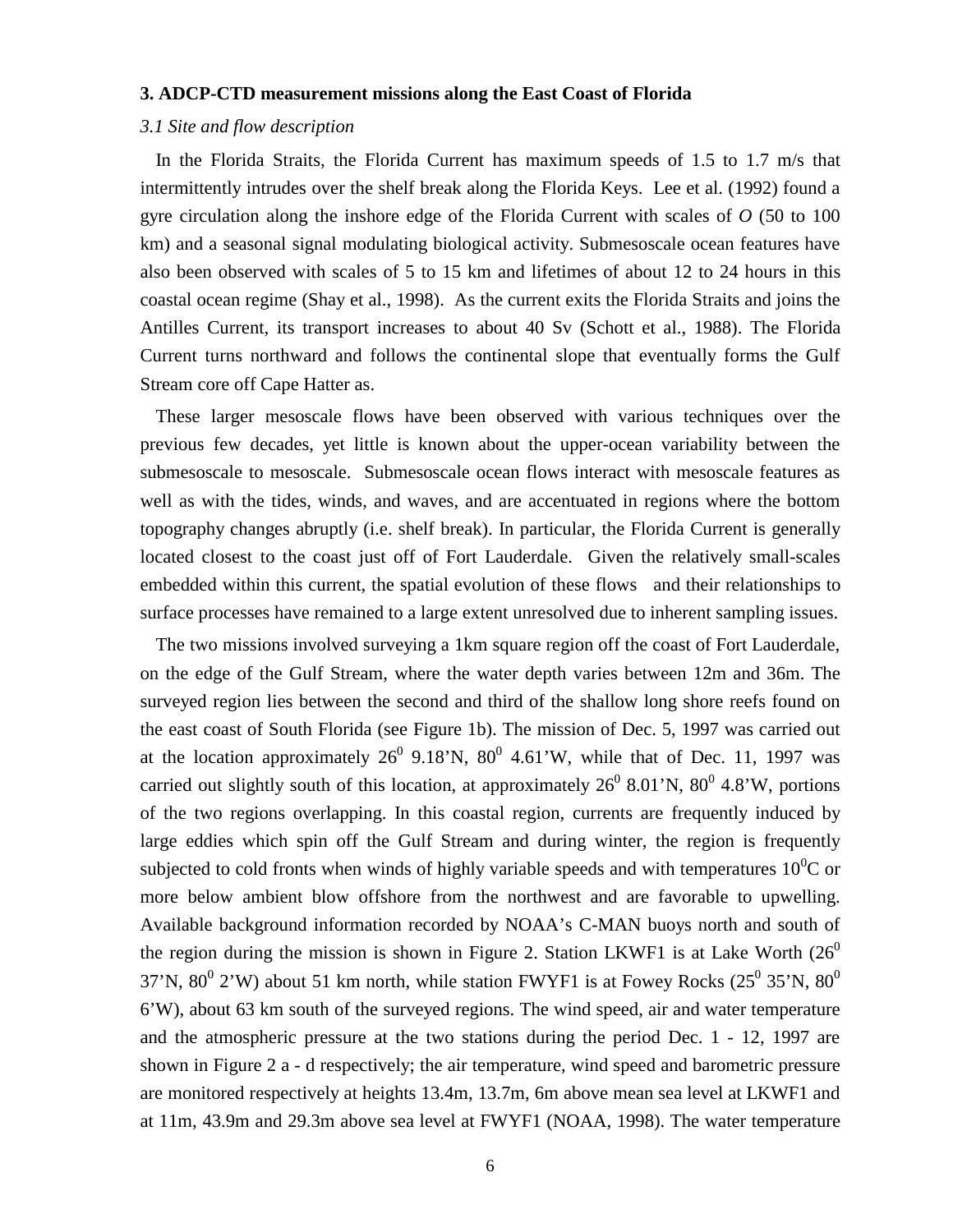recorded at the two sites over the period is shown in Figure 2e. The arrows in Figures 2a and 2b point in the direction the wind is blowing *to,* positive values implying blowing northwards (contrary to meteorological convention).

The prevailing winds in the region are generally from the south. However, as we can see from Figure 2, during the cold front of Dec. 5 - 9, 1997, the region was subjected to cold northwest winds at maximum speeds varying between 6 and 10 m/s, higher speeds occurring at FWYF1. It may be noted that the variation in wind direction is fairly consistent between the two stations even though approximately 114km separate them. The air temperatures drop by as much as 10<sup>0</sup>C at FWYF1 and by 15<sup>0</sup>C at LKWF1 during the spell. As may be expected, the water temperature at the northern station is generally cooler. During the cold front, it drops by about  $2^{0}C$  at LKWF1 and by about  $1^{0}C$  at FWYF1. The variation in air pressure at the two sites is markedly similar.

## *3.2 Background Ocean Conditions*

Background current profiles were recorded by a moored, bottom-mounted, 150kHz EDO Acoustics Harbor Surveillance Current Profiler (HSCP) located at  $26^{\circ}$  5.7355'N,  $80^{\circ}$ 5.2263'W near Port Everglades in Fort Lauderdale (see Figure 1b). The HSCP records velocity, at a time interval of 7.5 min., in 35 0.5m bins. A subset of these measurements, encompassing 23 days of observations, were used here to document the background ocean conditions for the AUV missions of Dec. 5 1997 (YD 339) and Dec. 11 1997 (YD 345); unfortunately, the HSCP malfunctioned on the latter date so that moored current profile data are not available for that date. In the analysis of the HSCP data, measurements above a water depth of 2 m were not used since the transducer angles may not have been optimal to resolve near-surface currents (Johns, 1988). The time series of the north and east components of the current at the 8.8m bin are respectively shown in Figure 2f and 2g for comparison with the currents measured by the AUV at a depth of 9m. Along-shelf currents in the range 0 - 0.8 m/s are observed in the figure over the range of the time series shown, the directions of the currents, interestingly, being not well correlated with that of the wind direction in Figures 2a or b. Backscattered acoustic signals were ensemble-averaged to form a profiler time series at 0.5m vertical intervals every 7.5 min. starting at 2 m and ending at 18 m depth. Around Julian Days 331 and 344, large amplitude fluctuations of period between 10 -15 hrs are apparent in the north (along-shelf) component of velocity. These are, however, suppressed between Julian Days 337 and 341 and are replaced by more rapid oscillations of apparent period of approximately 2 1/2 hours. Similar fluctuations are observed in the east (crossshelf) component of velocity. The time series for other neighboring bins all collapse fairly well onto the one shown in the figures. The time series from the HSCP are described in detail below.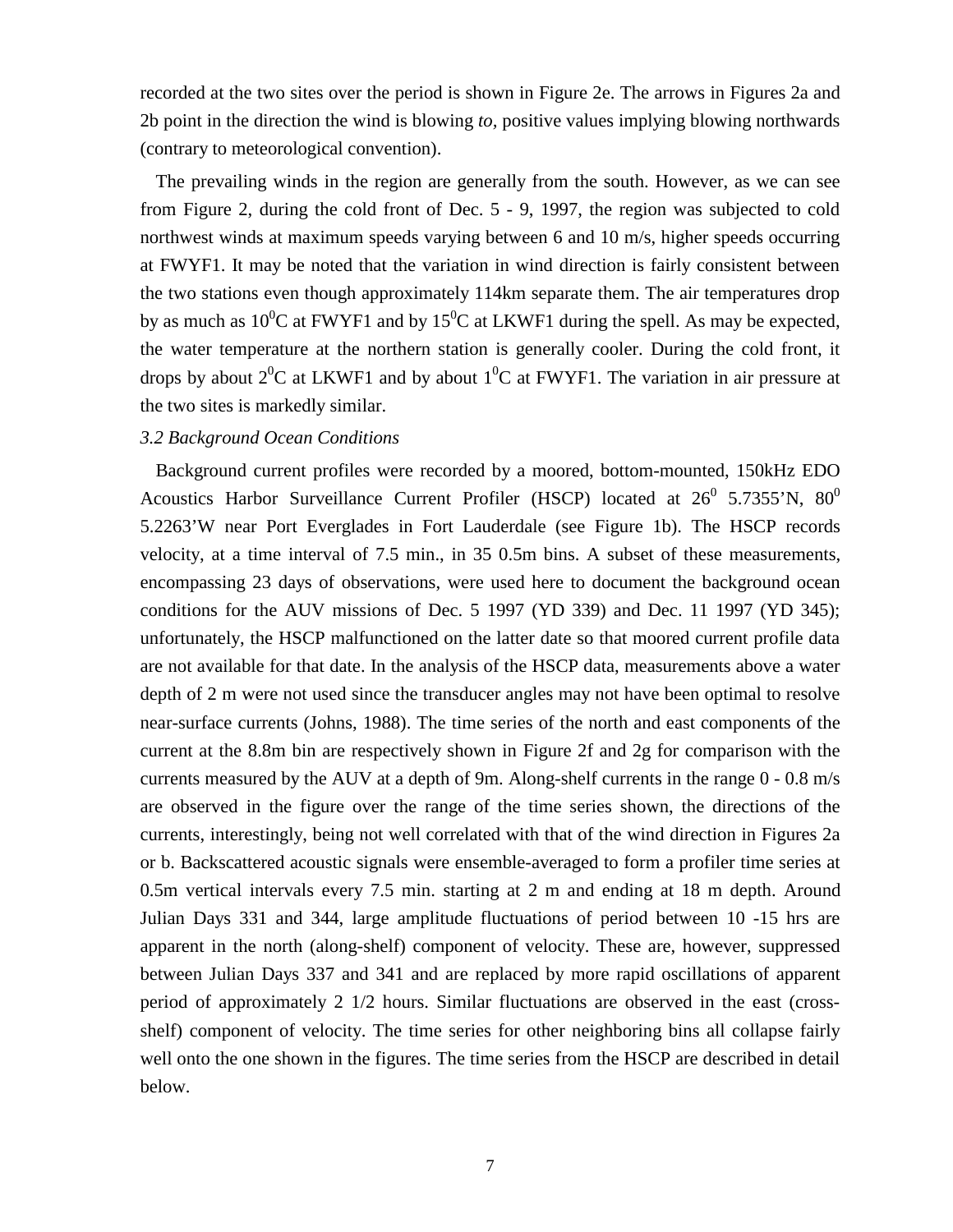### Low-Frequency Flows

To illustrate the observed current structure variability at the HSCP mooring, the profiler time series was low-pass filtered using a Lanczos-squared window with half power at 48 h (hereafter referred to as subinertial flows). These time series captured an episode of the Florida Current moving over the shallow water HSCP mooring (Fig. 3a). During this period, the northward current approached 40 cm  $s^{-1}$ , which occurred during the Dec. 5. AUV trial. As observed during the OPRC-2 experiment along the Florida Keys, the core of Florida Current has a maximum of 150-160 cm  $s^{-1}$  (Shay et al., 1998a). However, most of the record indicates a coastal current with maximum speeds of about 20 cm  $s^{-1}$  directed towards the south. These low frequency flow events were barotropic, consistent with the notion that the shallow coastal ocean circulation is well-mixed.

### Tidal Currents

The 23-d of ADCP measurements allows for the analysis of the tidal currents in the semidiurnal band  $(M<sub>2</sub>)$  and the diurnal band  $(K<sub>1</sub>)$ . These two constituents seemingly dominate the current records inshore of the Florida Current, and are well resolved by the HSCP. From the HSCP data, the magnitude of the near-surface (4 m) tidal current speeds  $(\sqrt{u^2+v^2})$ , where *u* and *v* respectively refer to north (along-shore) and east (cross-shelf) components of the current velocity) for the semidiurnal  $(M<sub>2</sub>)$  and diurnal  $(K<sub>1</sub>)$  constituents were about 4 to 6 cm  $s^{-1}$ , respectively. In the cross-shelf direction, the phases for the current reversed direction below 6 m for the  $K_1$  constituent, whereas the phase for the  $M_2$ constituent was nearly constant. However, the amplitudes of the tidal currents in the crossshelf directions were relatively weak of about 1 cm  $s^{-1}$ . Clearly the more energetic velocity components were in the along-shelf direction with amplitudes of 4 to 6 cm  $s^{-1}$ . In these components, the phases remained relatively constant with depth, ranging from  $32^0$  to  $64^0$  and  $-28^0$  to  $-36^0$  for the diurnal and semidiurnal constituents, respectively. Notice that the variance in the cross-shelf direction was a factor of 10 to 20 times less than in the along-shelf direction. The maximum current variance occurred at a depth of 6 m with an along-shelf variance of 731 cm<sup>2</sup> s<sup>-2</sup>. The explained variance of the observed tidal current variations  $u_0$ 

by the *m* tidal components ( $\sum_{p=1}^{m}$ *p p u* 1 ) was determined from the expression:

$$
1 - \frac{\sum_{i=1}^{n} \left\{ u_0 - \sum_{p=1}^{m} u_p \right\}^2}{\sum_{i=1}^{n} u_0^2}
$$
 where *n* is the number of data points (4407) and *m* represents the

number of tidal constituents (2) as per Table 2. Tidal currents explained 3 to 7% of the observed current variance, which is consistent with upper ocean tidal currents found at the ADCP mooring along the Florida Keys (Shay et al., 1998a).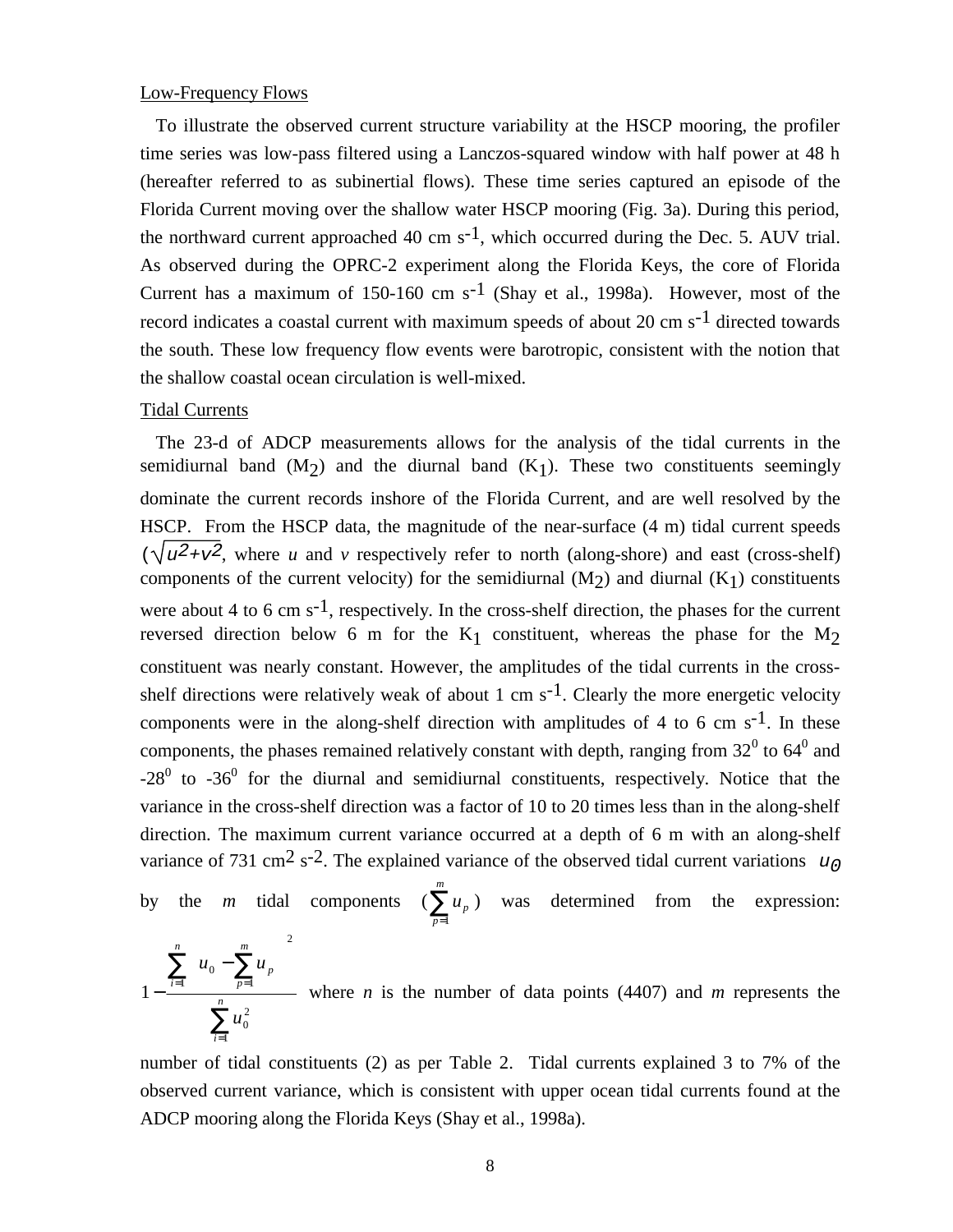Other flows that are apparent in the records are 3-4 h period oscillations; these were isolated through high-pass filtering of the detided current records at 8 h using a Lanczossquared window (Fig. 3b). In the along-shelf current component, these oscillations ranged from  $\pm$  25 cm s<sup>-1</sup>, and on YD 339, these currents decreased to about 10 cm s<sup>-1</sup>. By contrast, the cross-shelf component was considerably weaker with amplitudes ranging from  $\pm$  10 cm  $s^{-1}$ . Further, these oscillations were depth-independent as in the low frequency and tidal flows. While it has been shown that barotropic signals can exist within the internal wave band, it is unclear whether these oscillations were due to the surface boundary layer dynamics (Shay and Chang, 1997). The wind records shown in Fig. 2a,b indicated the passage of an atmospheric front over a few hours at both sites on YD 335. However, the tidal time series indicated a general decrease starting on YD 334 and by the time of the AUV measurements, tidal currents were 5 cm/s. By contrast, these higher-frequency motions of about 15 to 20 cm/s were excited by the winds on YD 335 and gradually decreased to about 10 cm/s during the AUV mission. Thus, the wind rather than the tide played an important role in the excitation of these motions that had periods significantly less than the local inertial period of 27 h.

#### **4. AUV-Based Measurements**

#### *4.1 Mission of 12/05/97*

 The period of operation of this mission is marked on Figure 2 by the first set of vertical bars. The wind speed of 5 - 9 m/s recorded at the C-MAN stations is consistent with the observation of a cold wind from the northwest in the region during the mission. In order to survey the area, the AUV traveled repeatedly along an "east-west lawn mower pattern" path at a pre-programmed depth of 7m, surfacing twice to obtain GPS fixes. The path comprised a total of seven east-west legs traversed in about 3 hours at an average speed of 1 m/s.

The instantaneous position of the vehicle in terms of its latitude, longitude and depth is shown in Figures 4a-d. The AUV started out at the northern boundary of the region, moved south and then traveled repeatedly along an east-west "lawn mower pattern" path at a preprogrammed depth of 7m, surfacing twice to obtain GPS fixes. The lengths of the long and the short legs of the pattern were chosen to be 1km and 200m respectively. The seven legs of the AUV path can be discerned from Figures 4b and 4d and the times when the AUV surfaces are clearly apparent from Figure 4c. During part of the sixth leg, approximately during 21:52 - 22:01 hrs GMT, the AUV got caught in an abandoned line and strayed from its programmed path. This section of the sixth leg is therefore excluded from the analysis below.

 The instantaneous water depth as a function of latitude and longitude during the seven legs is shown in Figure 5. The bathymetry shown is obtained through measurement of vehicle depth using the pressure sensor in the onboard CTD package (see Table 1 for accuracy) and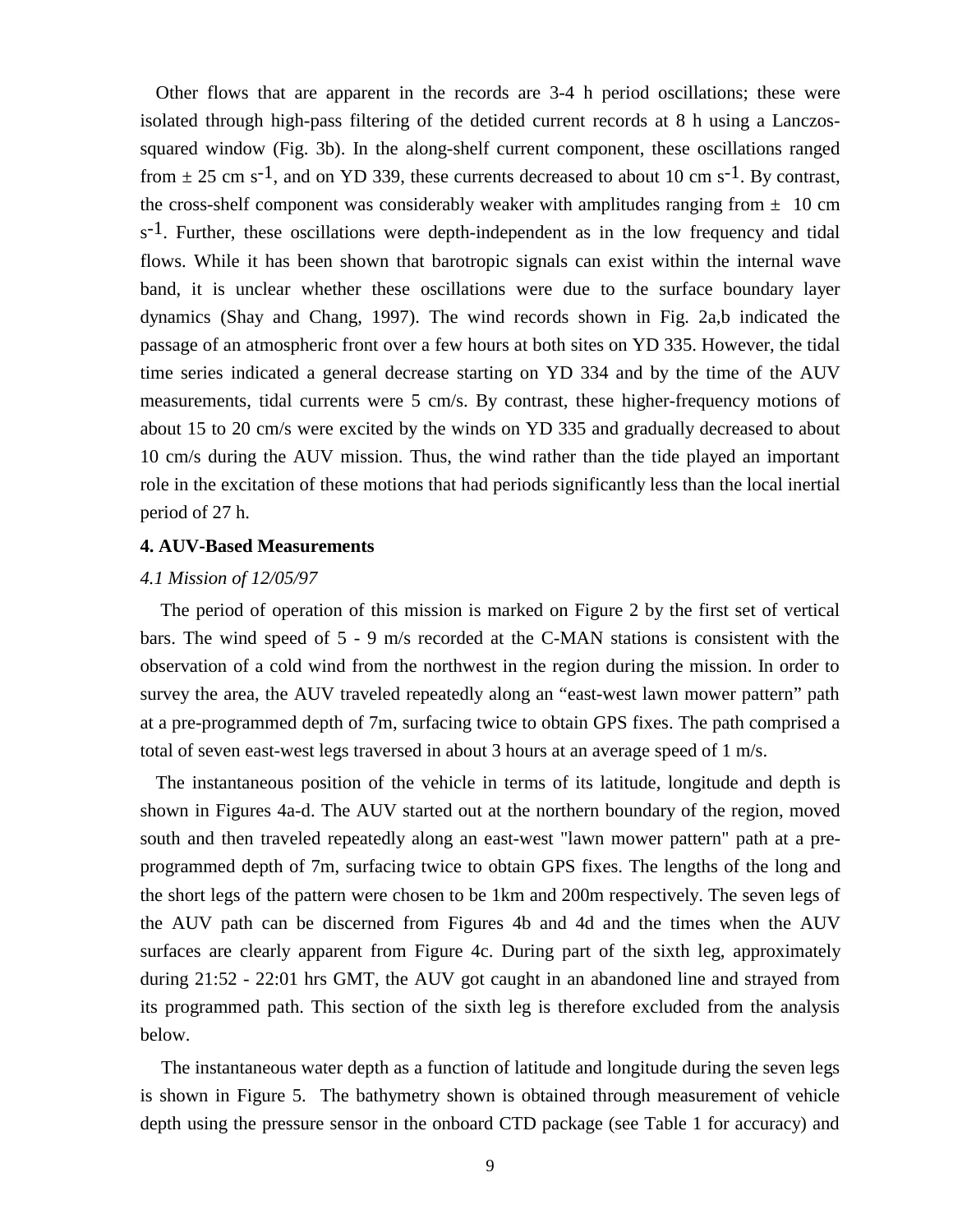the measurement of the vehicle altitude using the 1200 kHz ADCP. The latter measures this as well as the vehicle speed both over water and ground. The information from the four beams of the RDI ADCP is processed internally in the unit to provide the velocity and altitude data. In this mode of ADCP operation, the bathymetry resolution is limited by the accuracy in measurement of the vehicle's altitude, depth and position over the traversed path and density of the vehicle track line in a given coverage area. Throughout the two missions, bottom track in the shallow water was maintained. At a given point along the vehicle path, the inferred water depth is estimated to be accurate within 1m while the geographical location of the point is estimated to be within 50m, taking account of navigational errors described in section 2. The information in Figure 5 has been interpolated in Figure 6a to develop a bathymetry map of the surveyed region. While a bathymetry survey using a single ADCP does not quite meet the International Hydrographic Office's standard, it does provide a low-cost means to characterize fairly accurate bathymetry maps in shallow water (see Table 1. for sensor specification). From Figure 6, the fairly flat, meandering "channel" between the reefs is clearly apparent and is consistent with the available bathymetry map from a 1962 US Coast and Geodetic Survey shown in Figure 6e. The accuracy in bathymetry measurement cannot be inferred through detailed comparison between Figures 6a and 6e as significant storm-related changes to bathymetry are possible since the USCG survey was conducted. However, the range of variation in bathymetry and the prominent features are evident in both maps.

| Item                                                              | Accuracy                                                                     | Resolution                                  | Range                                            |  |  |  |
|-------------------------------------------------------------------|------------------------------------------------------------------------------|---------------------------------------------|--------------------------------------------------|--|--|--|
| <b>FSI CTD</b><br>Conductivity<br>Temperature<br>Pressure         | $\pm 0.005$ mmho<br>$\pm 0.005$ <sup>o</sup> C<br>$\pm 0.15\%$ of full scale | $0.0001$ mmho<br>$0.001^0C$<br>$0.001$ dbar | $0$ to 65mmho<br>-2 to $32^0$ C<br>$0$ to 50 bar |  |  |  |
| TCM <sub>2</sub><br>Heading<br>Roll<br>Pitch                      | $0.5$ deg (rms)<br>$\pm 0.2$ deg<br>$\pm 0.2$ deg                            | deg<br>$\deg$<br>$0.1$ deg                  | $360$ deg<br>$70$ deg<br>$70$ deg                |  |  |  |
| <b>RDI ADCP</b><br><b>Bottom</b> track<br>Water track<br>Altitude | $\pm 0.2\%$<br>$\pm 0.2\%$<br>$\pm 1\%$                                      | 1mm/s<br>1mm/s<br>1 <sub>cm</sub>           | 30 <sub>m</sub><br>20m<br>30 <sub>m</sub>        |  |  |  |
| <b>ORE USBL</b>                                                   | 1 meter                                                                      | N/A                                         | 1 <sub>km</sub>                                  |  |  |  |

The recorded water temperature and salinity data from the on-board CTD package for the seven legs are plotted in Figures 7 and 8 against the instantaneous longitudinal position of the AUV. The specifications of the CTD package are given in Table 1, from which we can infer an error of less than 0.01 psu in salinity. The water temperature and salinity depicted in the figures exhibit greater variability between legs in the deeper (easterly) waters than nearer the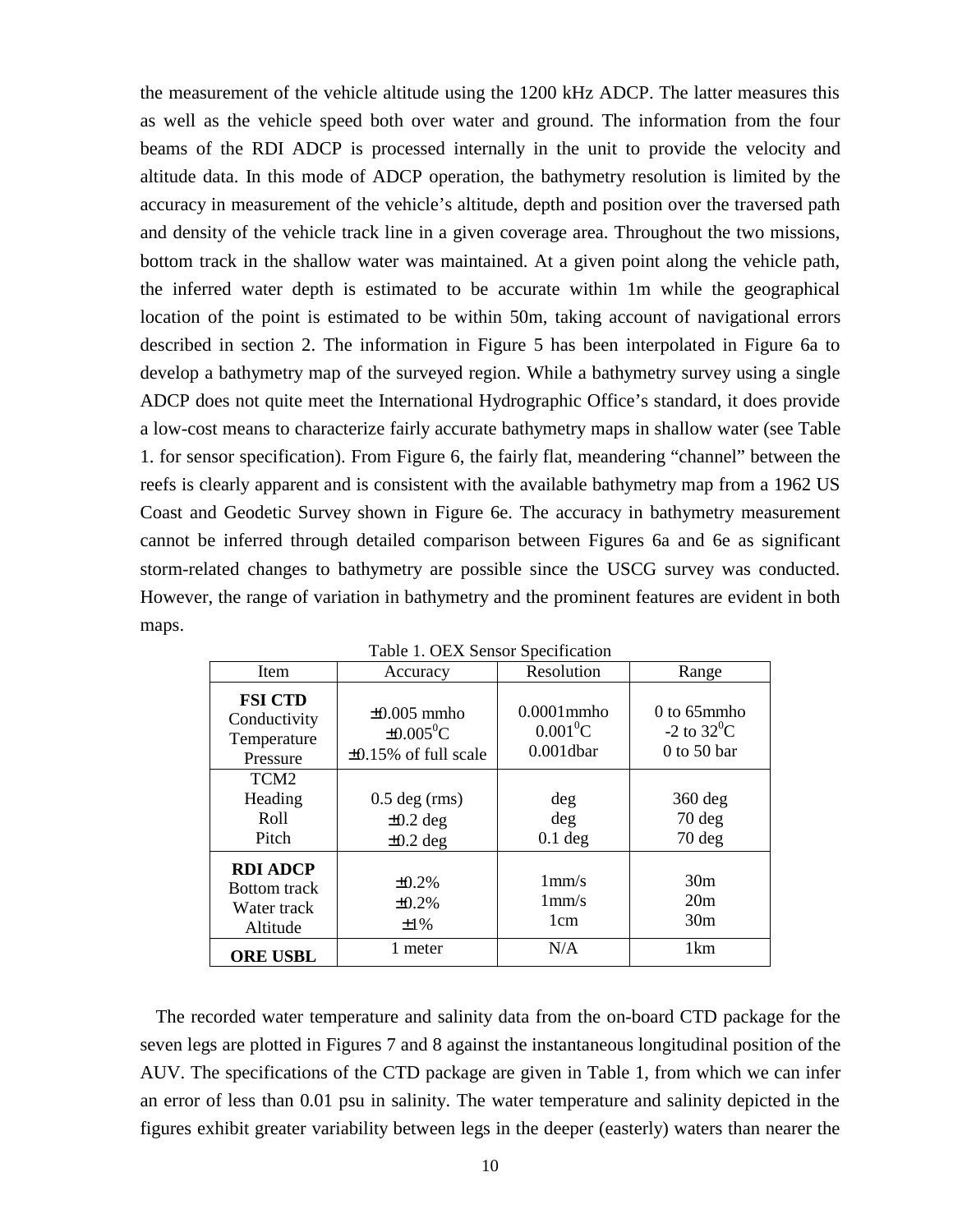shore. The approximate mean temperature of  $24.5^{\circ}$ C at the near-shore position is consistent with the CMAN buoy data shown in Figure 2e. The difference between the minimum and maximum measured temperature is about  $0.8^{\circ}$ C. The data in Figure 8 suggest occurrence of horizontal salt intrusions at around 7m depth along the legs at intermediate longitudes. The mean value of salinity is 35.7 psu, the difference between the minimum and maximum values being about 0.45 psu. The associated density variations along the legs are shown in Figure 9 and the measurements are plotted on the TS diagram in Figure 10. The data are generally aligned with the 1024 kg/m<sup>3</sup> pycnocline, suggesting a region of instability and significant small-scale activity. The difference between maximum and minimum values of density is about 0.23 kg/m<sup>3</sup>. The information is used to generate, through interpolation, regional maps of the distribution of temperature, salinity and water density (Figure 6b-d) at 7m depth. It may be noted that these are not synoptic maps, rather they characterize the spatial distribution of the in-situ measurements during the mission. Temporal variations on the scale of mission duration or smaller cannot be resolved in such a survey. However, multiple AUVs may be utilized to minimize the influence of temporal variability. The maps suggest that warmer, more saline waters generally lie in the eastern part of the region that is closest to the Florida Current. A region of cold, relatively less saline and less dense water, protrudes into the surveyed region from the south. The small-scale variations in density are clearly apparent in Figure 6d.

For this mission, the ADCP was programmed to measure and record its velocity relative to ground and its velocity through the ambient water, but not to profile the velocity in the water column. The velocity through the water is measured at the first ADCP bin, 2m beneath the vehicle. Thus, with a vehicle depth of 7m, we can only determine local currents at a 9m depth. The variation in the horizontal components of the current over each leg, about the mean for each leg, is shown in Figure 11 and the data has been interpolated to show the regional current distribution in Figure 4d. The current map has been generated from the data obtained while the vehicle was at 7m depth. Taking account of the navigational accuracy discussed in section 2, the length of the legs and the bilinear interpolation used in developing Figure 4d, it is estimated that the error in the position of the current vector is less than 50 m and the error in current velocities are of the order indicated in Table 1. Please note that as in the case of the other maps (Figure 6b-d), the Figure 4d does not represent a synoptic view. Temporal variations in the current of the order of variations of *O*(3 hr) or smaller are not properly resolved. Use of multiple AUVs is expected to improve the resolution. The magnitude and direction of the current is consistent with that measured by the moored HSCP (Figure 2f, g). A detailed comparison between the AUV current measurements and the HSCP is given in Figure 4e. The AUV measurements shown in this figure have been averaged over 7.5 minute intervals, consistent with the available HSCP data. The magnitudes of the current, particularly the cross-shelf component, are of the right order, considering that the HSCP is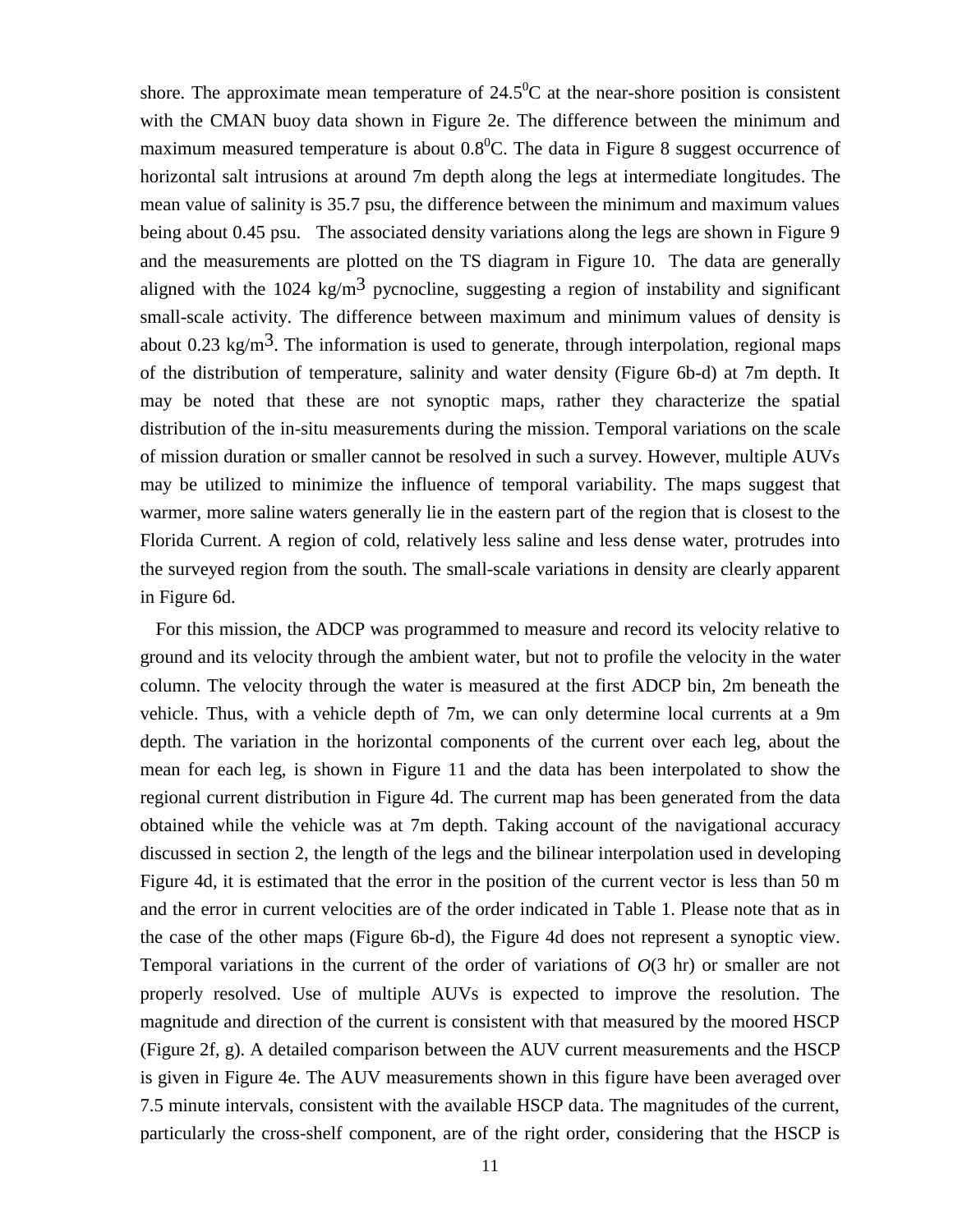located around 5 km south of the surveyed region. While the mean current is generally northwards, the cross-self variations seen in Figure 11 suggest presence of large-scale eddies or horizontal shear layers.

### *4.2 Mission of 12/11/97*

 The period of operation of this mission is marked on Figure 2 by the second set of vertical bars. The southerly wind of around 5 - 7 m/s speed recorded at the C-MAN stations is consistent with the observation of a 10-15 knot wind from the south-southeast in the surveyed area. Waves of around 0.5m were observed in the area. The relation of the chosen site (B) for this mission to the mission of Dec. 5, 1997 (A), and the mode of survey are shown in Figure 12. Site B lies southwest of site A, which was surveyed on Dec. 5, 1997, the longitudinal position of the two sites overlapping somewhat. Site B is generally shallower than site A and the area covered is smaller than at site A. This time the AUV traveled back and forth along a north south "lawn mower pattern" path at a pre-programmed depth of 3m, surfacing twice to obtain GPS fixes. The path comprised several north-south legs, around 1km in length and separated by around 200m from neighboring legs, traversed in about 2.5 hours at an average speed of 1.3 m/s. The recorded CTD data was interpolated as before to obtain the local bathymetry and the distribution of temperature, salinity and density at a depth of 3m (Figure 13). The water depth generally increases from 10m to 15m with distance from the shore, although some cross-shelf ridges are apparent in the figure; the water depth is consistent with that at site A (Figure 6a). The bathymetry is consistent with the US Geological Survey of 1962 (Figure 6e) as before. The temperature distribution at the 3m depth has a mean of 24.71<sup>0</sup>C and a range of  $0.1^{\circ}$ C, the temperature increasing with distance from the shore while the salinity distribution at 3m has a mean of 36.1psu and a range of 0.14psu, the salinity generally decreasing with distance from the shore. The corresponding water density distribution has a mean of 1024.27 kg/m<sup>3</sup> and a range of 0.12 kg/m<sup>3</sup>, the density decreasing with distance from the shore. The measurements imply that near-shore waters are cooler, more saline, and therefore denser, than off-shore waters although the differences are rather small. The water temperature is typical for the region during winter. It is not possible to make direct comparison of the temperature and salinity distributions between the two surveys in view of the differences in locations relative to the shore as well as in the survey depths. It may be noted, however, that in the region where the longitudinal positions overlap, although the mean water temperature at 3m depth on Dec 11, 1997 is generally the same as at 7m depth during the passage of the cold front on Dec 5, 1997, the water is more saline and therefore denser in the former case. Also evident is the reduction of small-scale variations such as in density seen in Figure 6d.

For this mission, the on-board 1200kHz ADCP was programmed to record the velocity profile of the flow beneath the vehicle at a bin spacing of 1m. The local current field at depth 5m, as interpolated from the ADCP measurement, is shown in Figure 12. The ADCP data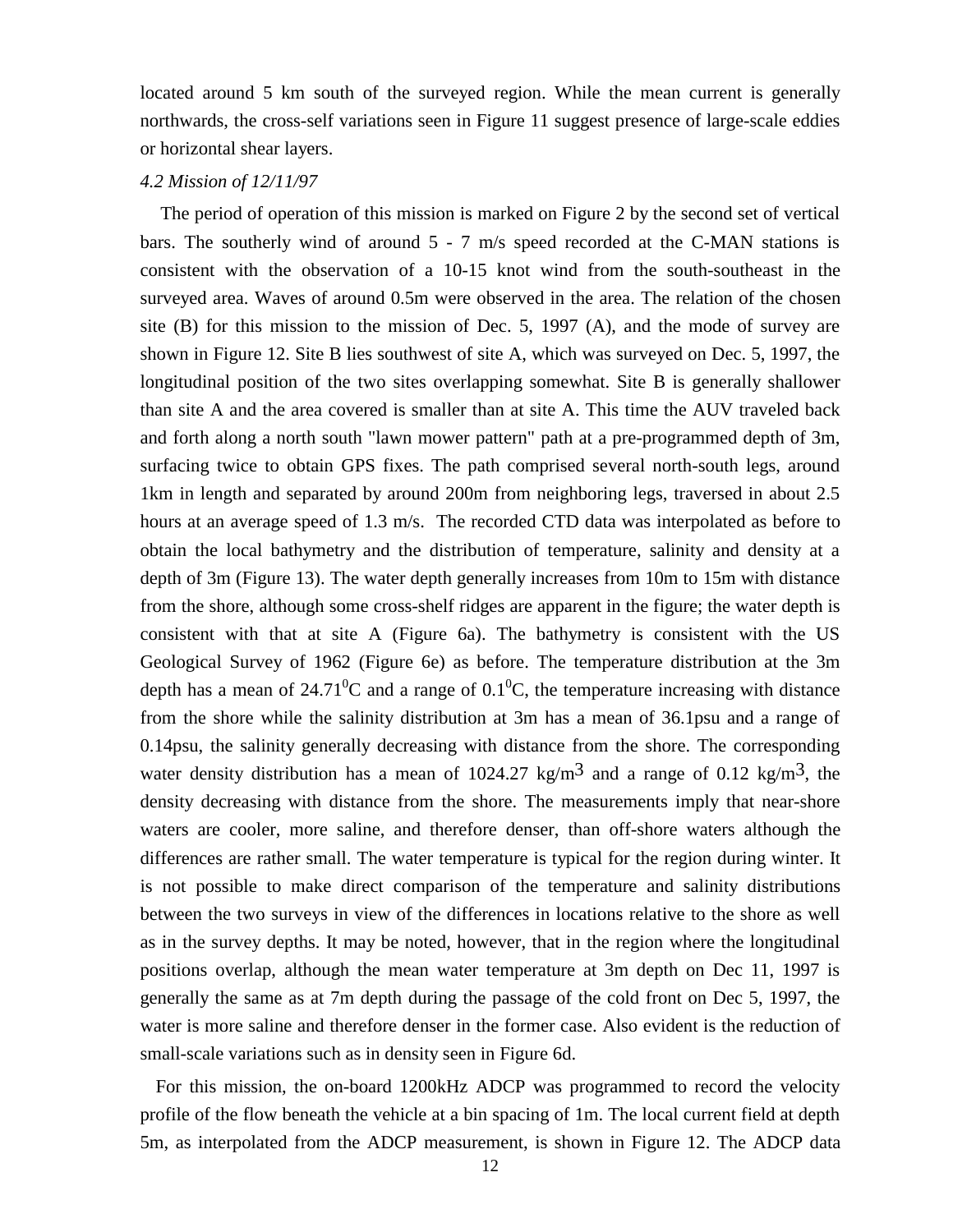from 8 -14 bins, covering water depth of 5 - 17m, was interpolated to obtain current velocity transects along five north-south legs. Only bins that were free from any apparent contaminations from bottom reflections were utilized. The data for each bin was low-pass filtered with a cutoff at ~40m along shelf direction and resampled on an equally spaced grid. The east-west (cross shelf), north-south (along shelf) and downward velocity components are respectively plotted against instantaneous latitude position of the vehicle in Figures 14a-c. The cross shelf component is seen in Figure 14a to be generally shoreward, varying in magnitude between 0-10 m/s. The magnitude of the northward along shelf component in Figure 14b varies from a value of around 20 cm/s at the easternmost locations to -5 cm/s at the shallower, near shore locations. Thus the current direction apparently varied during the mission from north-northwest to southwest on approach to shore. It may be noted that the survey over the six consecutive legs shown in Figure 14 was carried out over a period of 86 minutes and the results are subject to time aliazing issues discussed below. The characteristics of the depth profiles for the locations away from the shore suggest that the flow there was driven by the presence of significant northbound winds depicted in Figure 2a,b. The mean value of the vertical component for each bin in Figure 14c has upward values below 2cm/s.

## **5. Discussion**

A small AUV platform provides tether free, low operational cost method of surveying substantial regions of the water column, potentially during storms. The *OEX*-series AUV appears to be a good mobile platform in this category. Significant information about the bathymetry and spatial variability in the water column in a region can be identified with a few passes as in the missions described here. Refined information can be obtained through use of more, tighter, passes in a 'lawn-mower pattern'. Temporal variations on the scale of mission duration or smaller cannot be resolved in such a survey. The problem can, however, be reduced through use of multiple vehicles and conducting the survey in the presence of other fixed synoptic systems which can provide subsidiary background information about the temporal variability.

Recent studies (Shay et al. 1999) off the east coast of Florida utilized a shore-mounted OSCR HF radar to provide surface current measurements while the OEX AUV made detailed measurements of current profiles, temperature and conductivity in the water column under the OSCR grid. CTD and current measurements were also made from a ship. This latest work will result in unprecedented information about the mixed layer in waters influenced by the presence of the Florida Current.

The bathymetry data collected during the missions described here are consistent with the available hydrographic surveys of the region, illustrating the usefulness of the AUV. The currents measured by the onboard ADCP are also consistent with that measured by a nearby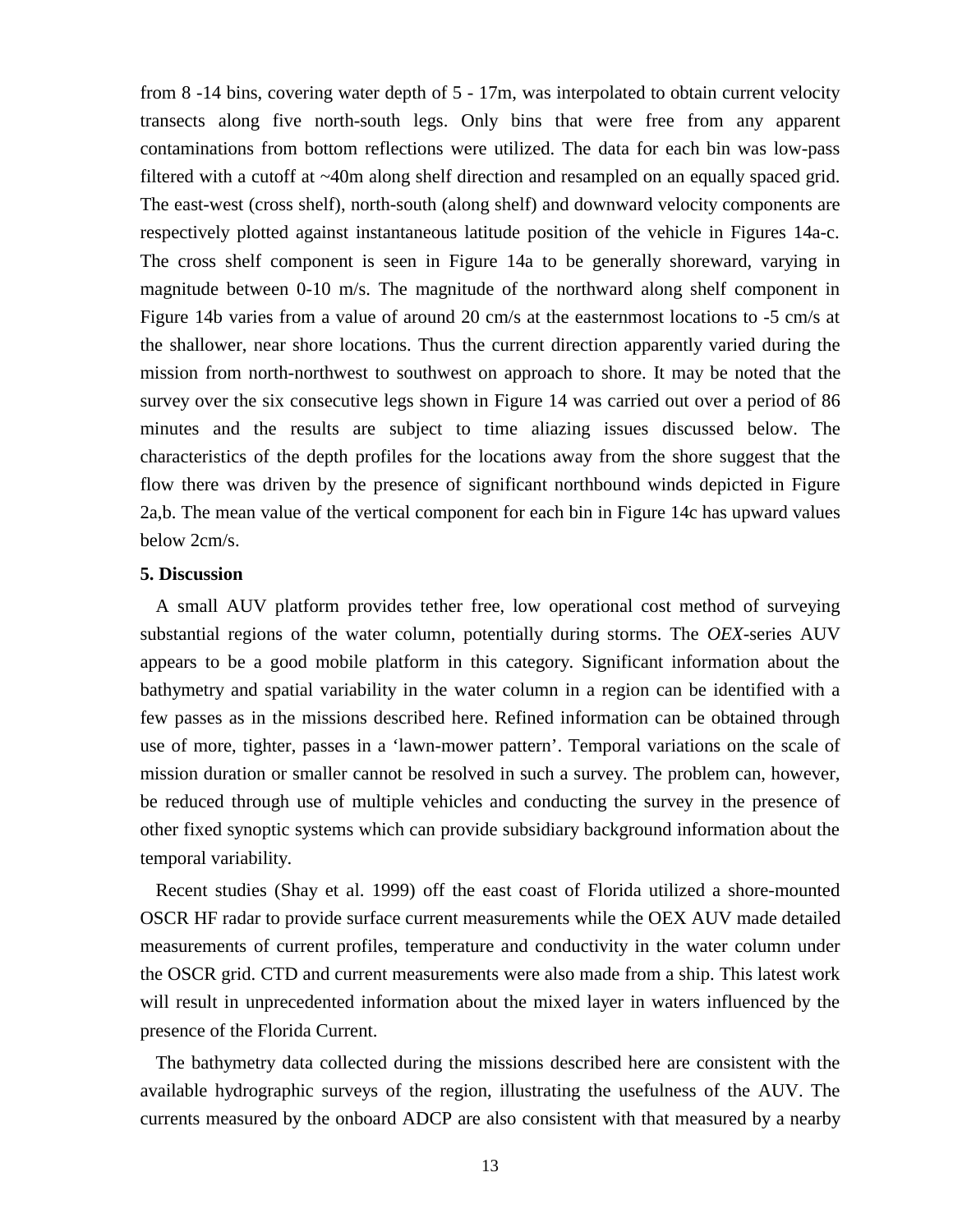moored ADCP. Further missions using the AUVs, in conjunction with other fixed systems, are planned in shallow waters off the east coast of Florida in order to further develop a comprehensive dataset to study active processes in the mixed layer during the passage of cold fronts over tropical waters. The coastal circulation in the area is dominated by the movement of the Florida Current over the shelf, by tidal currents, and by wind events, of the type described here, which may generate barotropic internal waves. While it is unclear whether the higher frequency motions observed in the moored HSCP data are solely internal waves, examining their behavior relative to the AUV measurements represents an important first step. Moreover, since the currents observed at the HSCP were generally barotropic, the comparisons with the AUV measurements on Dec. 5 at the 8-9 m level reflect the variability throughout the column, especially during vertically well-mixed conditions. In addition, vortices and spin-off eddies are often present in this area. Thus, subsequent experiments will have to be of sufficient duration to resolve the low frequency flows associated with these processes. In particular, AUV systems will work best in conjunction with fixed, ideally synoptic, measurements.

Acknowledgments: The work is supported by the Office of Naval Research through grants N00014-96-5023 and N00014-97-1-0672 (Program Manager: Dr Thomas Curtin). LKS and JVL acknowledge funding support from the Office of Naval Research through grant N00014- 96-1101.

### **References**

Bellingham J. G. and Willcox J. S., 1996. Optimizing AUV Oceanographic Surveys, *1996 IEEE Symposium on Autonomous Underwater Vehicle Technology*, Monterey, 391-406. Bourillet JF, Edy C, Rambert F, Satra C, Loubrieu B. 1996. Swath Mapping System Processing: Bathymetry and Cartography. *Marine Geophysical Researches,* **18**. 487-506.

Chapman, R. D., L. K. Shay, H. C. Graber, J. B. Edson, A. Karachintsev, C. L. Trump, and D. B. Ross, 1997: Intercomparison of HF radar and ship-based current measurements. *J. Geophys. Res.,* **102**, 18739-18,748.

Crombie, D. D., 1955: Doppler spectrum of sea echo at 13.56 Mc s-1 . *Nature,* **175,** 681-682.

Curtin, T., J. Bellingham, J. Catipovic, and D. Webb. 1993. Autonomous Oceanographic Sampling Networks. *Oceanography*, Vol.6, No.3, pp.86-94.

Dhanak, M. R. and K Holappa. 1999. An Autonomous Ocean Turbulence Measurement Platform. *J. Atmos. Ocean. Tech*., 16, 1506 - 1518.

Fleury, M. and R. G. Lueck. 1991. Fluxes across a thermohaline interface. *Deep-Sea Research*, 38, 745-769.

Fratantoni D. M, Johns W. E. 1996. A Deep-towed ADCP-CTD Instrument Package Developed For Abyssal Overflow Measurements In The Northeastern Caribbean Sea. *J. Atmos. Ocean. Tech*., **13,** 680-687.

Griffiths, G., N. Millard, S. Mcphail, P. Stevenson, J. Perett, M. Pebody, A. Webb. Towards Environmental Monitoring with the Autosub Autonomous Underwater Vehicle. 1998. *Underwater Technology Conference*, Tokyo, Japan, pp.121-125.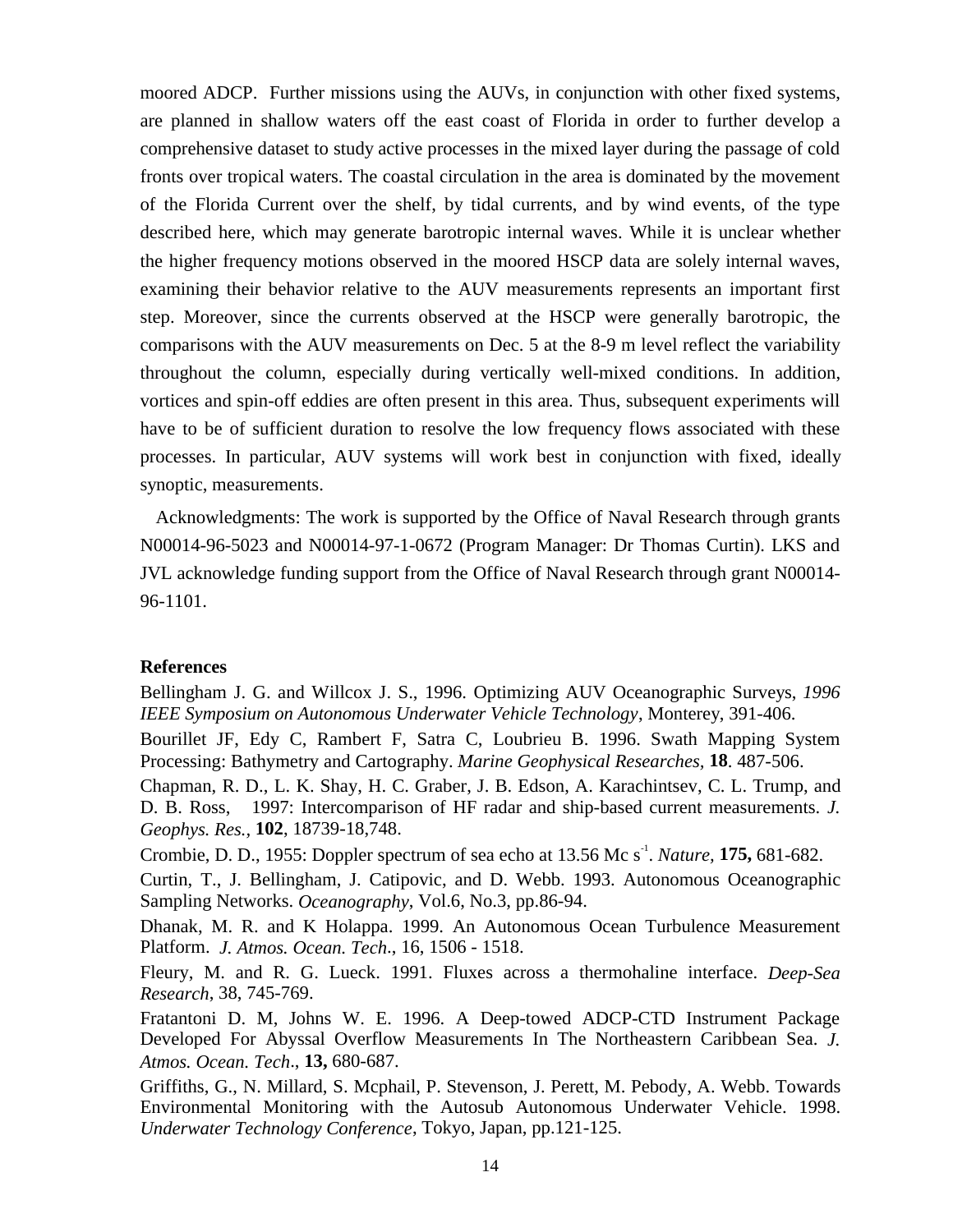Joyce, T. M., 1989: On In Situ "Calibration" of Shipboard ADCPs. *J. Atmos. Ocean. Tech*., **6**, 169-172.

Leaman, K. D., 1976: Observations of vertical polarization and energy flux of near-inertial waves. J. Phys. *Oceanogr*., **6**, 894-908.

Lee, T. N., C. Rooth, E. Williams, M. McGowan, A. F. Szmant, and M. E. Clarke, 1992: Influence of Florida Current, gyres, and wind-driven circulation on the transport of larvae and recruitment in the Florida Keys coral reefs. *Cont. Shelf Res*., **12**, 971-1002.

Levine E. R. and Lueck, R. G., 1996: Estuarine turbulence measurements with an autonomous underwater vehicle, *EOS, Trans. AGU*, 76, 3, OS79.

Levine E. R. and Lueck, R. G., 1999: Turbulence Measurement from an Autonomous Underwater Vehicle, *J. Atmos. Ocean. Tech*. Vol. 16, pp. 1533–1544.

Lueck RG, Lu YY. 1997. The Logarithmic Layer In A Tidal Channel. *Continental Shelf Research* **17**. 1785-1801.

Marmorino, G. and C. Trump, 1994: A salinity front and a current rip near Cape Hatteras, U.S.A. *J. Geophys. Res*., **99**, 7627-7638.

Prandle D. 1993. Yearlong Measurements Of Flow-through The Dover Strait By Hf Radar And Acoustic Doppler Current Profilers (ADCP). *Oceanologica ACTA* **16** 457-468.

Riedel, J.S., Healey, A.J. 1999. "Estimation of Directional Wave Spectra from an AUV" *Proceedings of 11th International Symposium on Unmanned Untethered Submersible Technology (UUST'99)*, August 22-25, 1999.

Sanford, T. B., 1986: Recent improvements in ocean current measurement from motional electric fields. *Proceedings IEEE 3rd Working Conference on Current Measurement*. G. F. Apell and W. E. Woodward, eds., IEEE, New York, New York, 65-76.

Saunders PM, King BA. 1995. Bottom Currents Derived From A Ship-borne ADCP On Woce Cruise A11 In The South-Atlantic. *Journal Of Physical Oceanography*. **25**. 329-347.

Schmidt, H., J. G. Bellingham, M. Jhonson, D. Herold, D. M. Farmer, and R. Pawlowicz. Real-time Frontal Mapping With AUVs in a Coastal Environment. *Proc. MTS/IEEE Oceans'96*. Ft. Lauderdale, FL. 1094-1098.

Schott, F., T. N. Lee, and R. Zantopp, 1988: Variability of the structure and transport of the Florida Current in the period range of days to seasonal. *J. Phys. Oceanogr*., **18(9)**, 1209- 1230.

Shay, L. K., P. G. Black, A. J. Mariano, J. D. Hawkins and R. L. Elsberry, 1992: Upper ocean response to hurricane Gilbert. *J. Geophys. Res*. **92(12)**, 20, 227-20, 248.

Shay, L. K., H. C. Graber, D. B. Ross and R. D. Chapman, 1995: Mesoscale surface current variability detected by HF radar. *J. Atmos. and Ocean. Tech*., 12(4), Part 2, 881-900.

Shay, L. K. and S. W. Chang, 1997:Free surface effects on the near-inertial ocean current response:a revisit. *J. Phys. Oceanogr*., **27(1)**, 23-39.

Shay, L. K., S. Lentz, H. C. Graber, and B. K. Haus, 1998a: Current structure variations detected by HF radar and vector measuring current meters. *J. Atmos. Ocean. Tech*., 15, 237-256.

Shay, L. K., T. N. Lee, E. J. Williams, H. C. Graber, and C. G. H. Rooth, 1998b: Observed submesoscale current structure detected by HF radar and an acoustic Doppler current profiler. *J. Geophys. Res*., 103, 18,691-18,714.

Shay, L. K., A. J. Mariano, S. D. Jacob, and E. H. Ryan, 1998c: Mean and near-inertial ocean current response to hurricane Gilbert. *J. Phys. Oceanogr*., **28**, 858-889.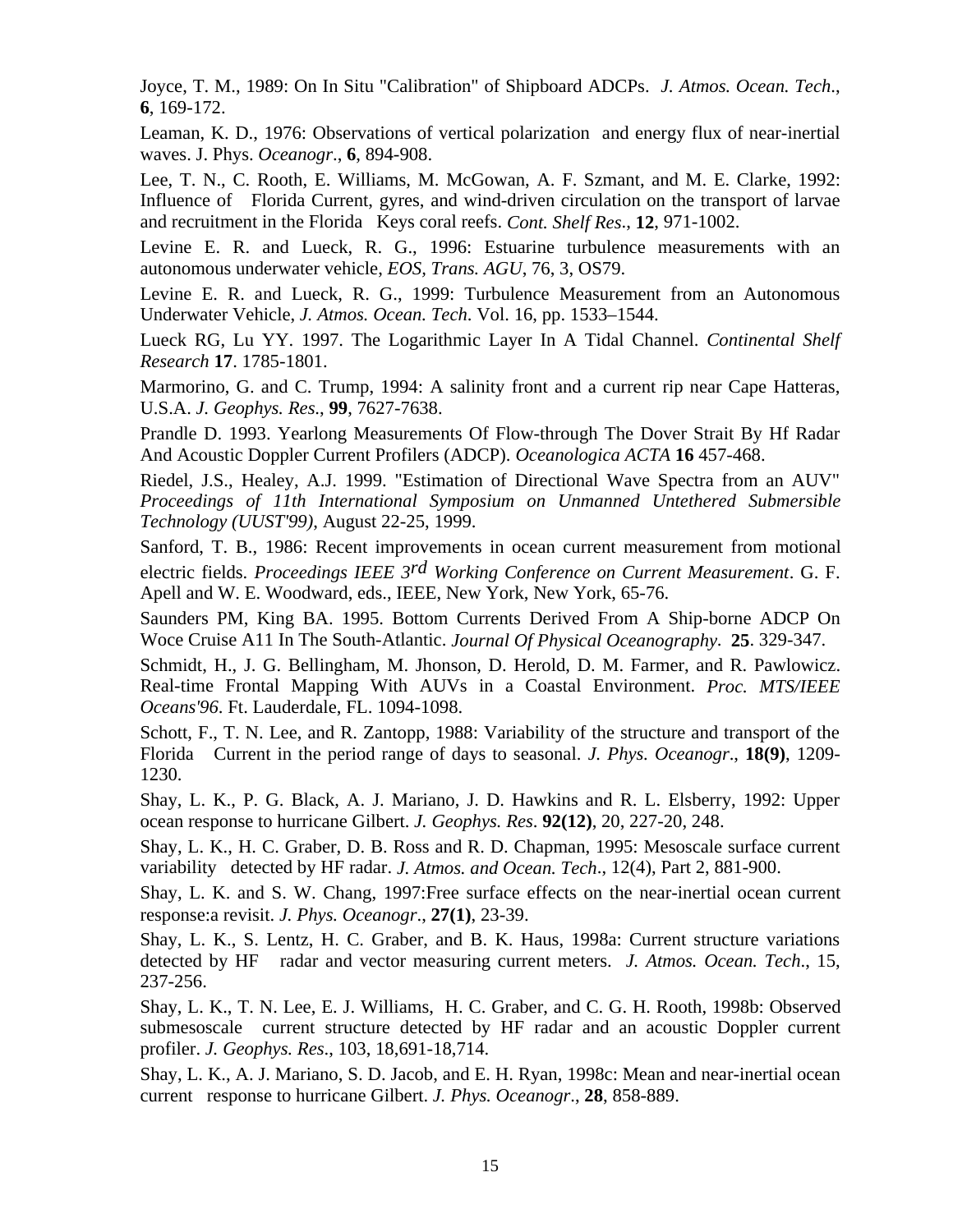Shay, L. K., T. Cook, B. K. Haus, J. Martinez, H. Peters, A. J. Mariano, J. VanLeer, E. An, S. Smith, A. Soloviev, R. Weisberg, M. Luther., 2000. A Submesoscale Ring In The Coastal Ocean Detected By Very High Frequency Radar. Submitted to EOS.

Smith, S. M., K. Heeb, N. Frolund, T. Pantelakis, 1995. The Ocean Explorer AUV: A Modular Platform for Coastal Oceanography, *UUST*, Durham, New Hampshire, September, 1995.

Stramma L, Fischer J, Reppin J. 1995. The North Brazil Undercurrent *Deep-sea Research Part I-oceanographic Research Papers* **42.** 773-795.

Yoerger, D. R., A Bradley, B Walden. 1997. Scientific Survey with the Autonomous Benthic Explorer. *10th International Symposium UUST 97*, pp.41-49, Durham, New Hampshire.

Yoerger, D. R., A. Bradley, M-H Cormier, W B F Ryan, and B Walden. 1999. High Resolution Mapping of a Fast Spreading Mid-Ocean Ridge with the Autonomous Benthic Explorer. Proc.  $II^{th}$  *UUST, AUSI*, Durham, NH, August 1999.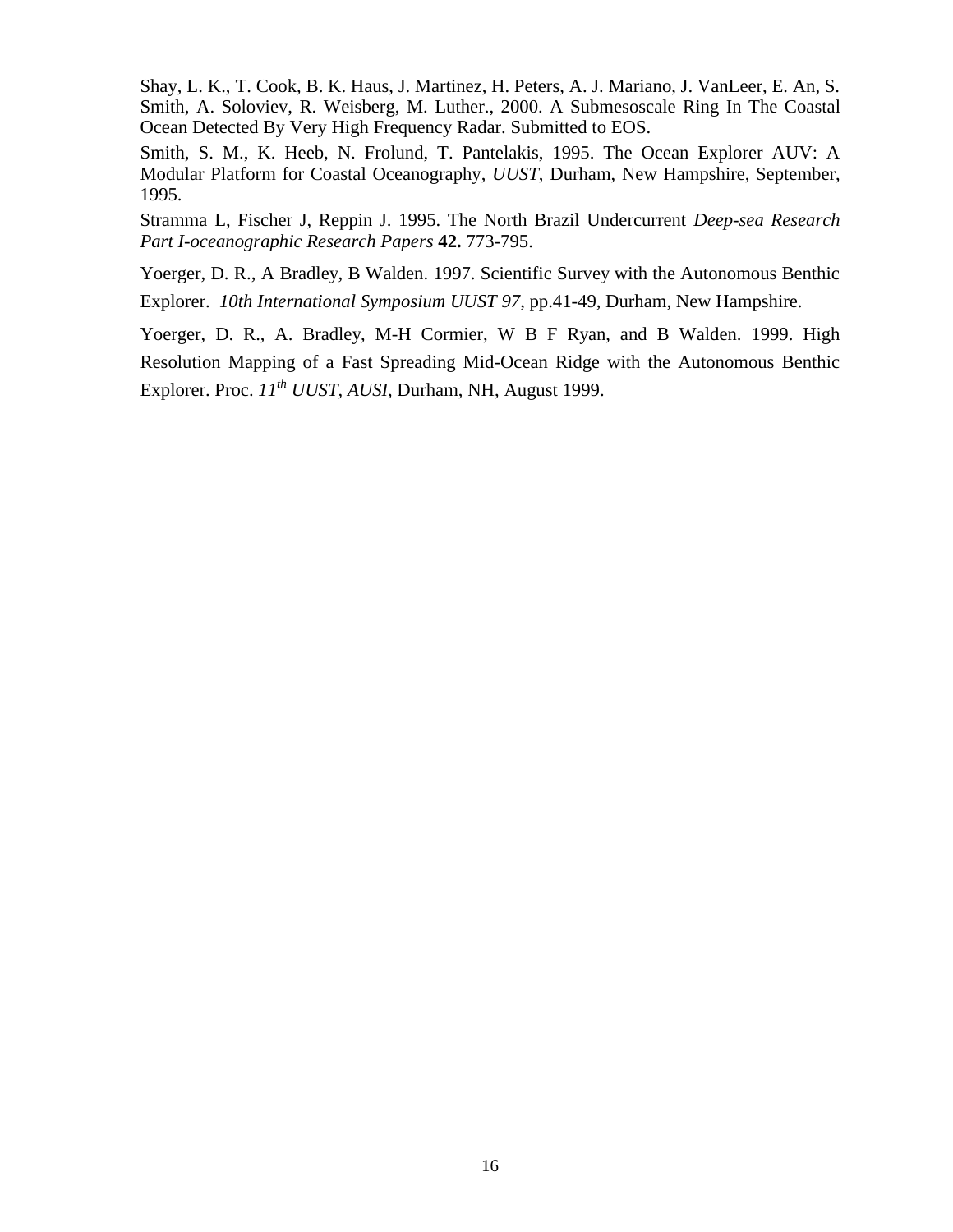

Figure1. Schematics of the OEX-series AUV showing the location of the CTD and the ADCP



Figure 1b. Experimental site, showing the location of the surveyed regions and of the fixed HSCP current profiler. The soundings are in feet.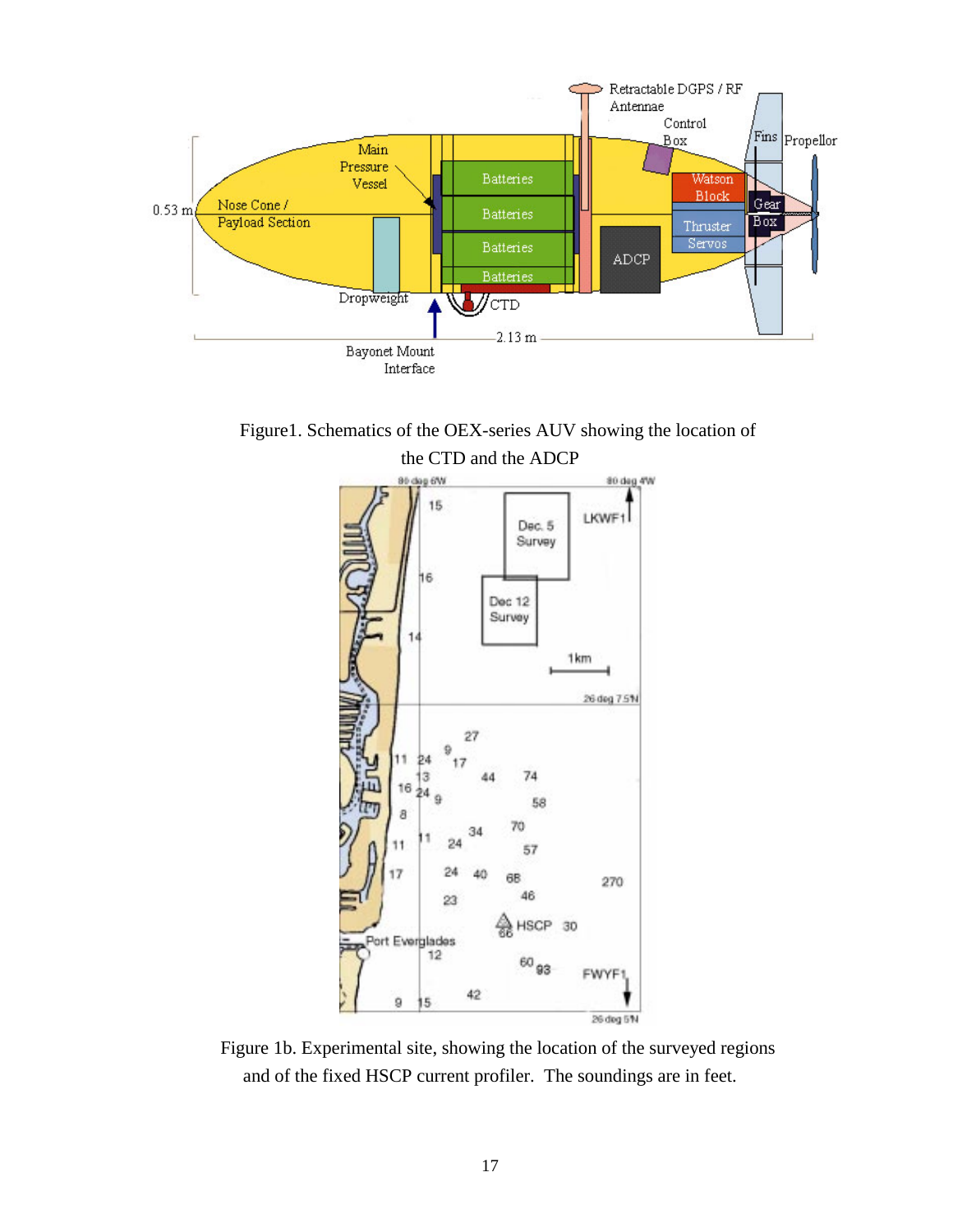

Figure 2. Meteorological (a-d) and water temperature data (e) recorded by CMAN buoys LKWF1 (thick line) and FWYF11 (thin line), located about 50 miles north and south of the site respectively, for 12/1/97 - 12/12/97. Raw current data from a fixed ADCP (HSCP) located 5km south of the region are also shown (f-g). The vertical bars mark times of AUV operations.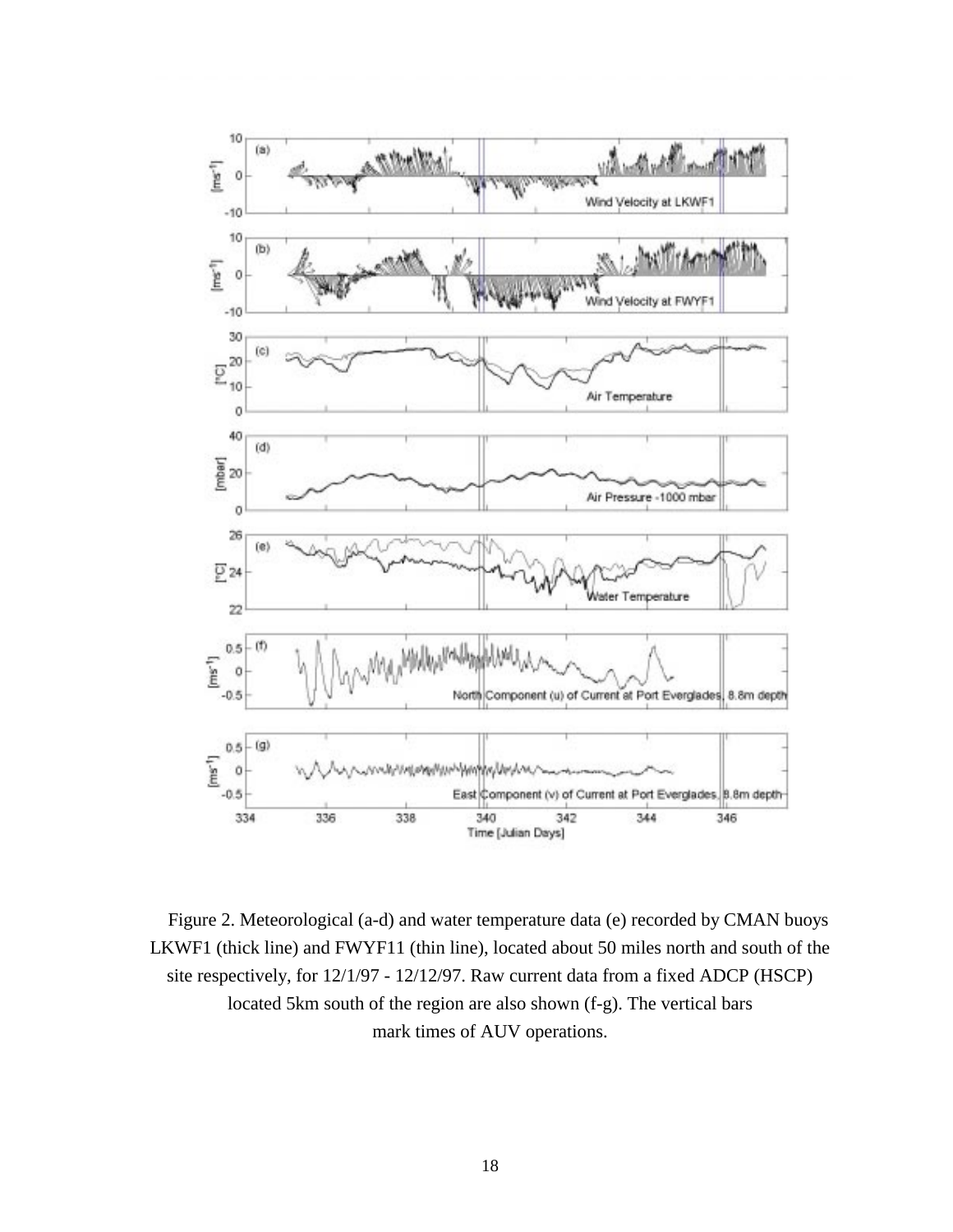

Figure 3a. Time series of 48-h low-pass filtered current records from the shallow-water ADCP the mouth of Port Everglades at selected depths throughout the water column.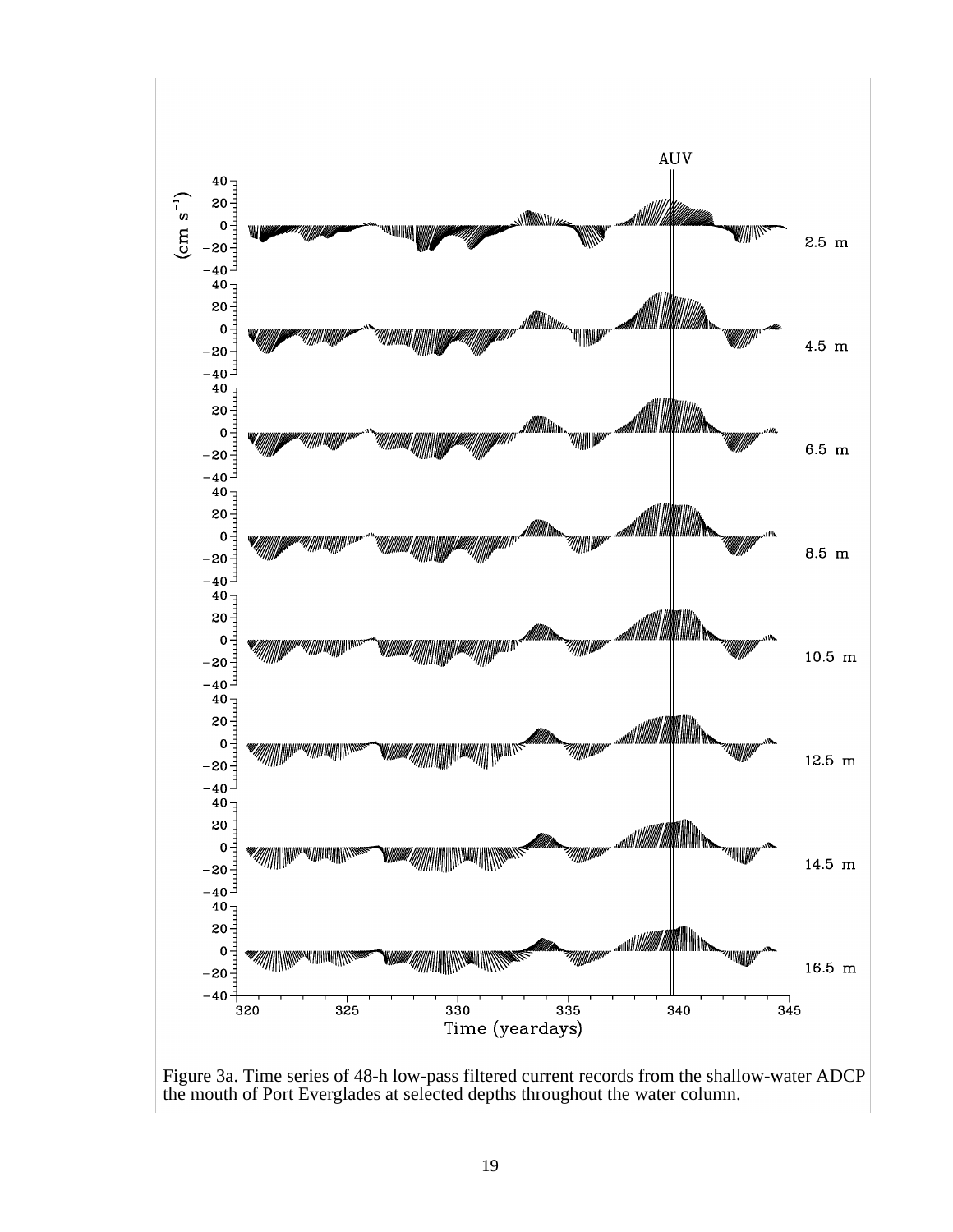

Figure 3b. 8-h high-pass filtered detided current profile contours from the shallow wa ter, bottom-mounted ADCP (HSCP) for the (a) along-shelf and (b) cross-self compo nents for Dec. 5, 1997. Upper panels represent the current at 7m and the depth-averaged current (dashed).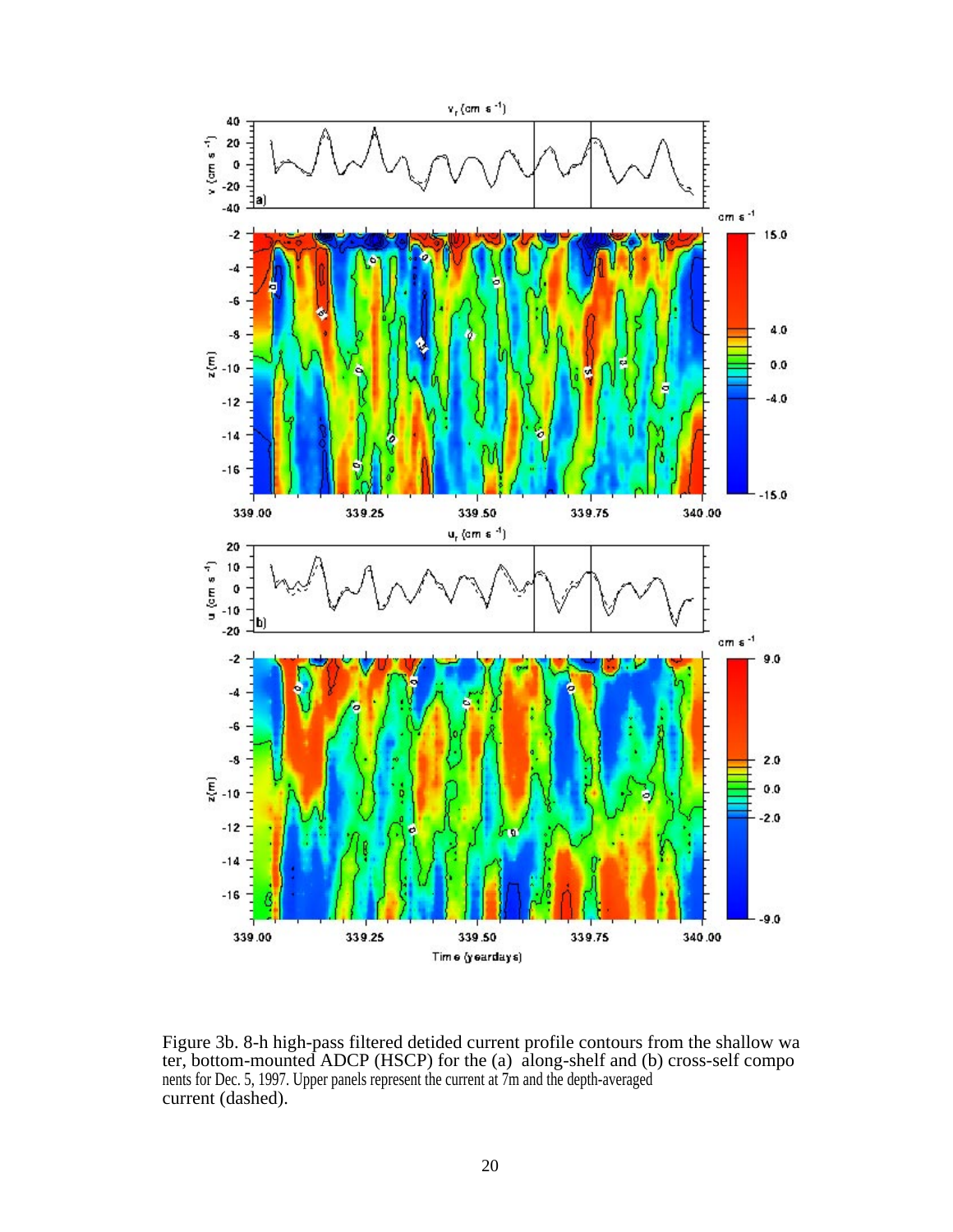

Figure 4a-c. AUV mission of Dec. 5, 1997. Squares and circles respectively mark the starting and finishing times of each of the seven legs.



Figure 4d. AUV path and measured current at a depth of 9m on Dec. 5, 1997.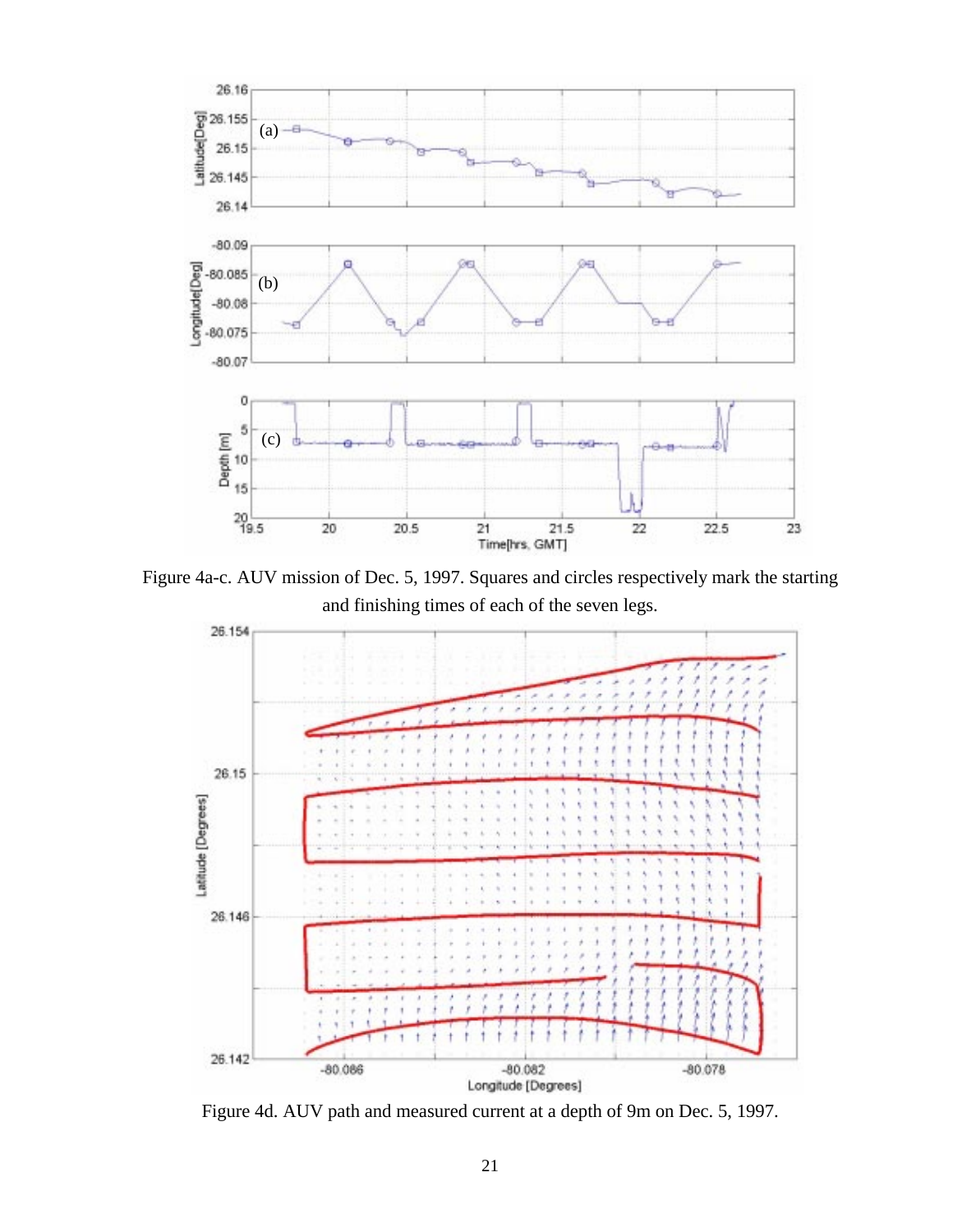

Figure 4e. Comparison between north and east components of velocity on Dec. 5, as recorded by the AUV(-o-) and by the fixed ADCP (-\*-) located about 5km south of the site. Raw fixed ADCP data are shown.



Figure 5. Instantaneous water depth during the mission of Dec. 5, 1997.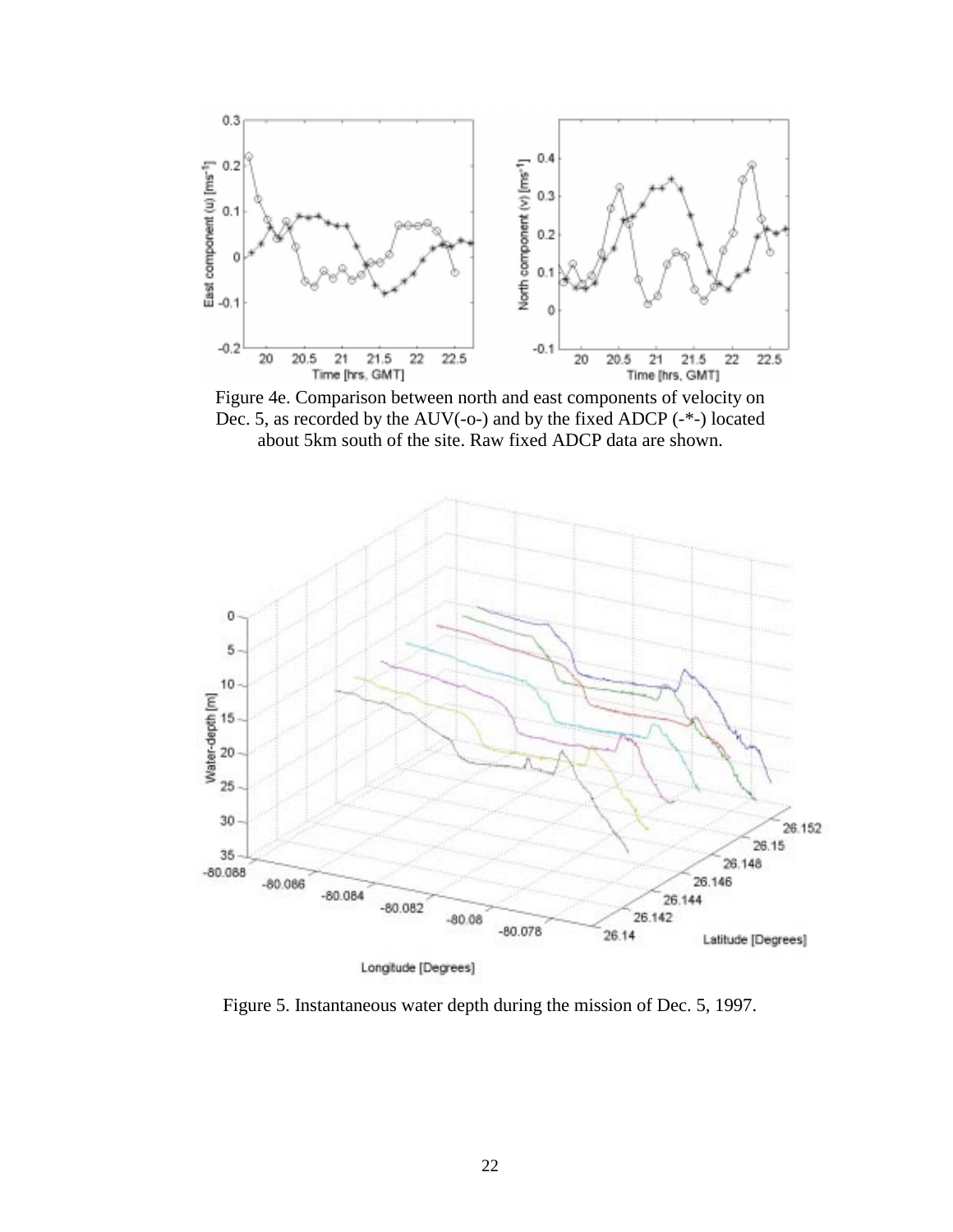

Figure 6. Regional maps of (a) bathymetry, inferred from Figure 5, (b) water temperature, (c) salinity and (d) density.



Figure 6e. Bathymetry of the two surveyed regions (boxed) according to US Geological Survey of 1962.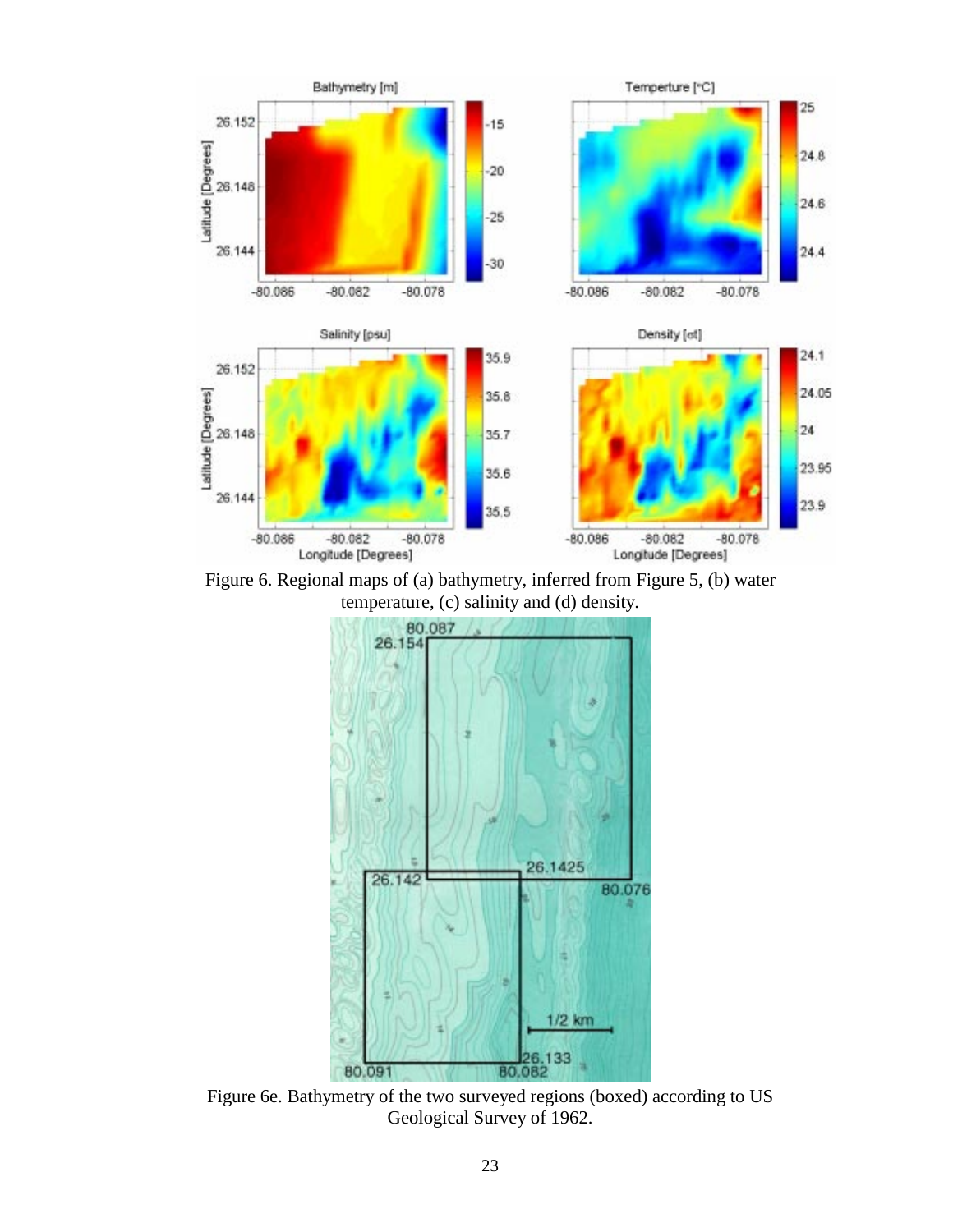

Figure 7. Temperature variations about the mean value  $T_M$  for each leg at mean latitude  $Lat<sub>M</sub>$  plotted against instantaneous longitudinal position of AUV on 12/5/97.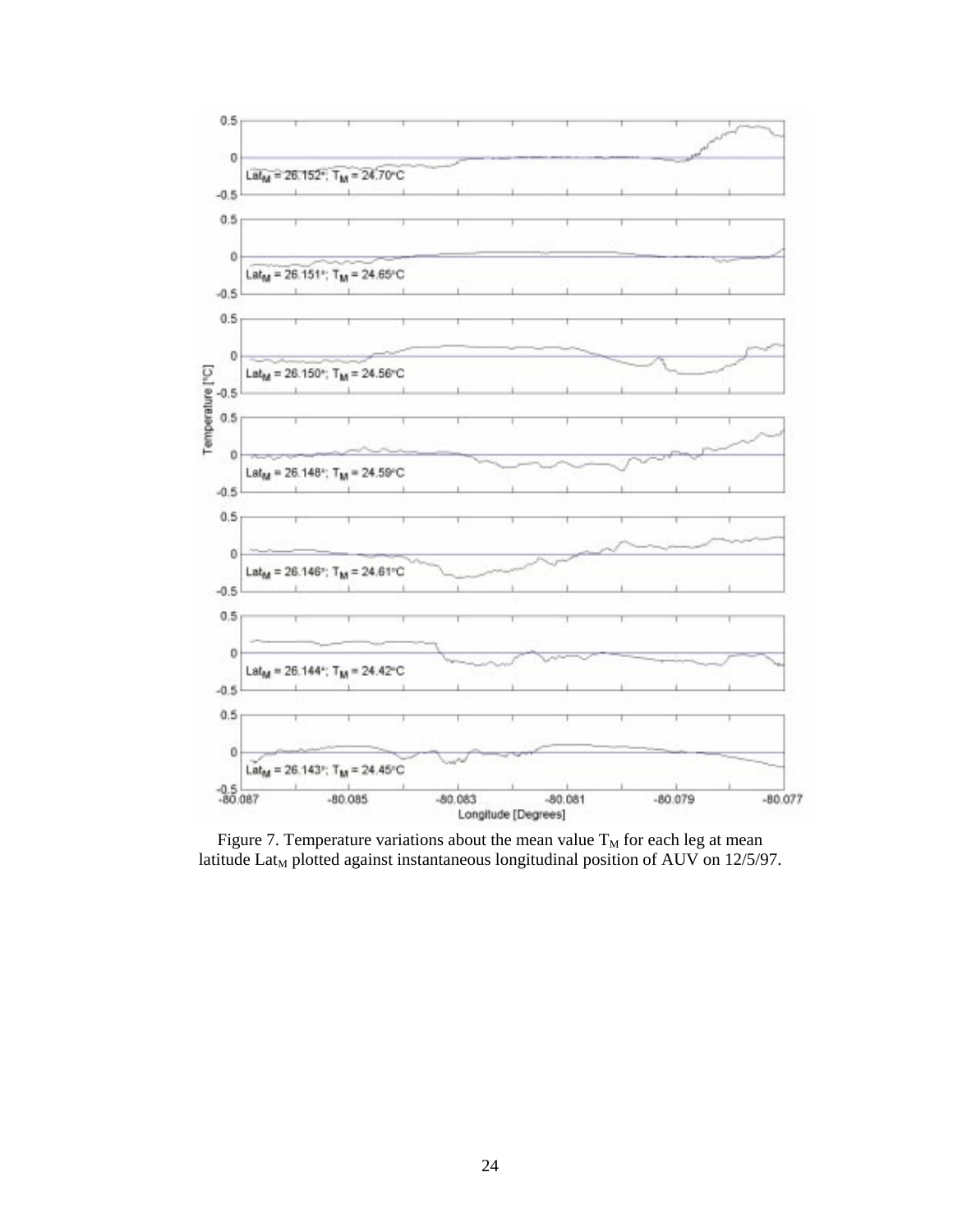

Figure 8. Salinity variations about the mean value of  $S_M$  for each leg at mean latitude Lat<sub>M</sub> plotted against instantaneous longitudinal position of AUV on 12/5/97.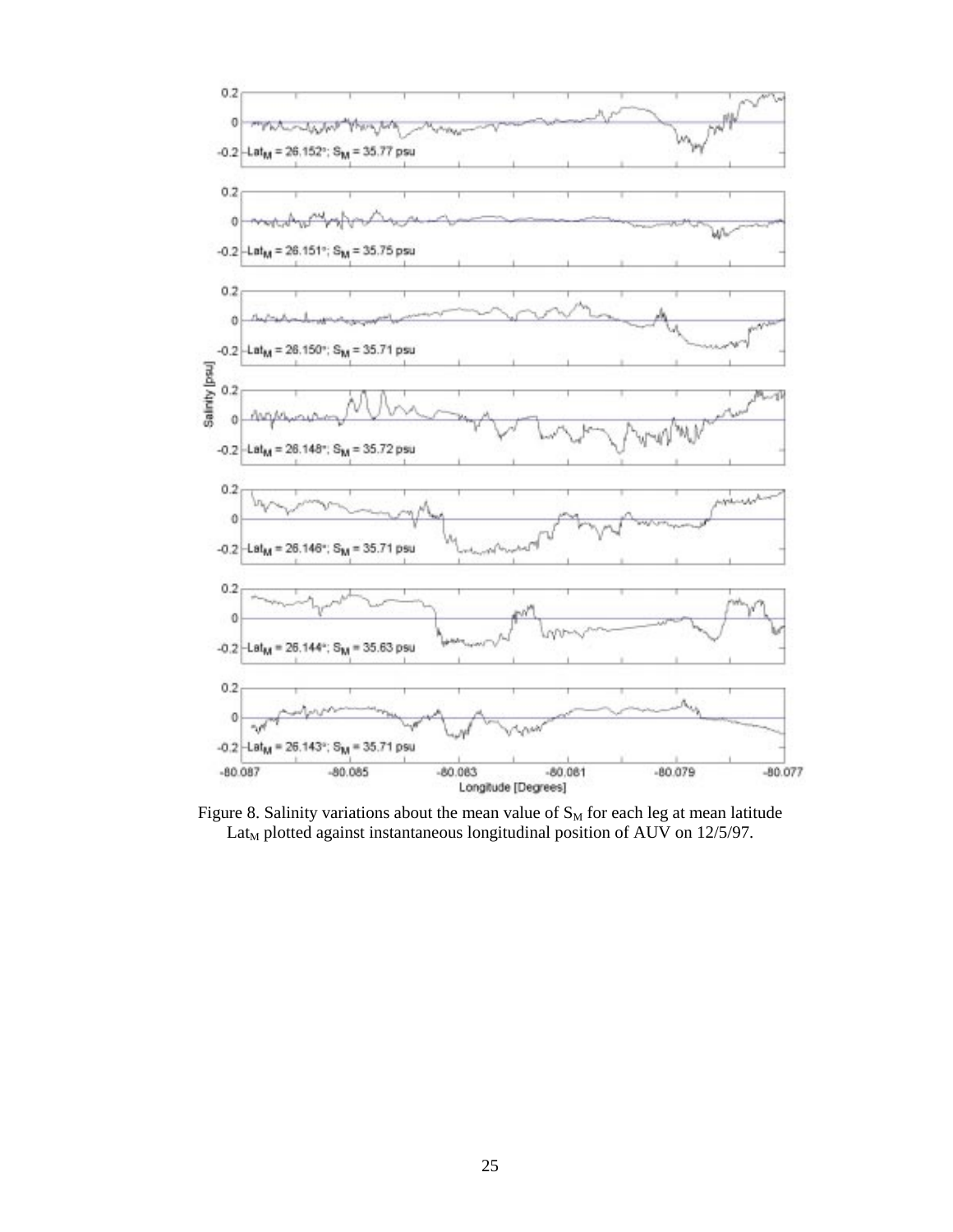

Figure 9. Density variations about the mean value of  $\sigma_{tM}$  for each leg at mean latitude  $Lat<sub>M</sub>$  plotted against instantaneous longitudinal position of AUV on 12/5/97.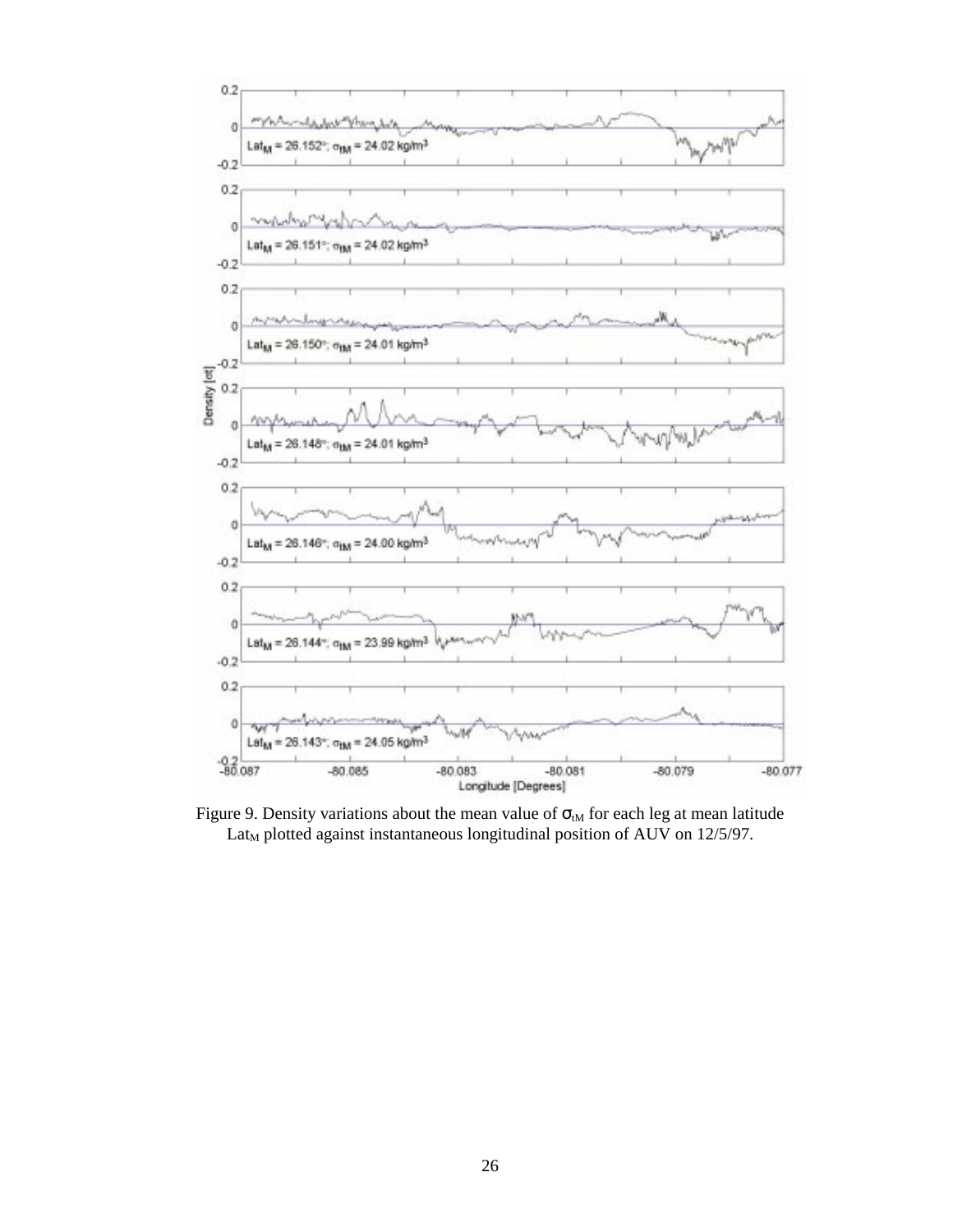

Figure 10. TS Diagram for the recorded data during the mission of 12/5/97.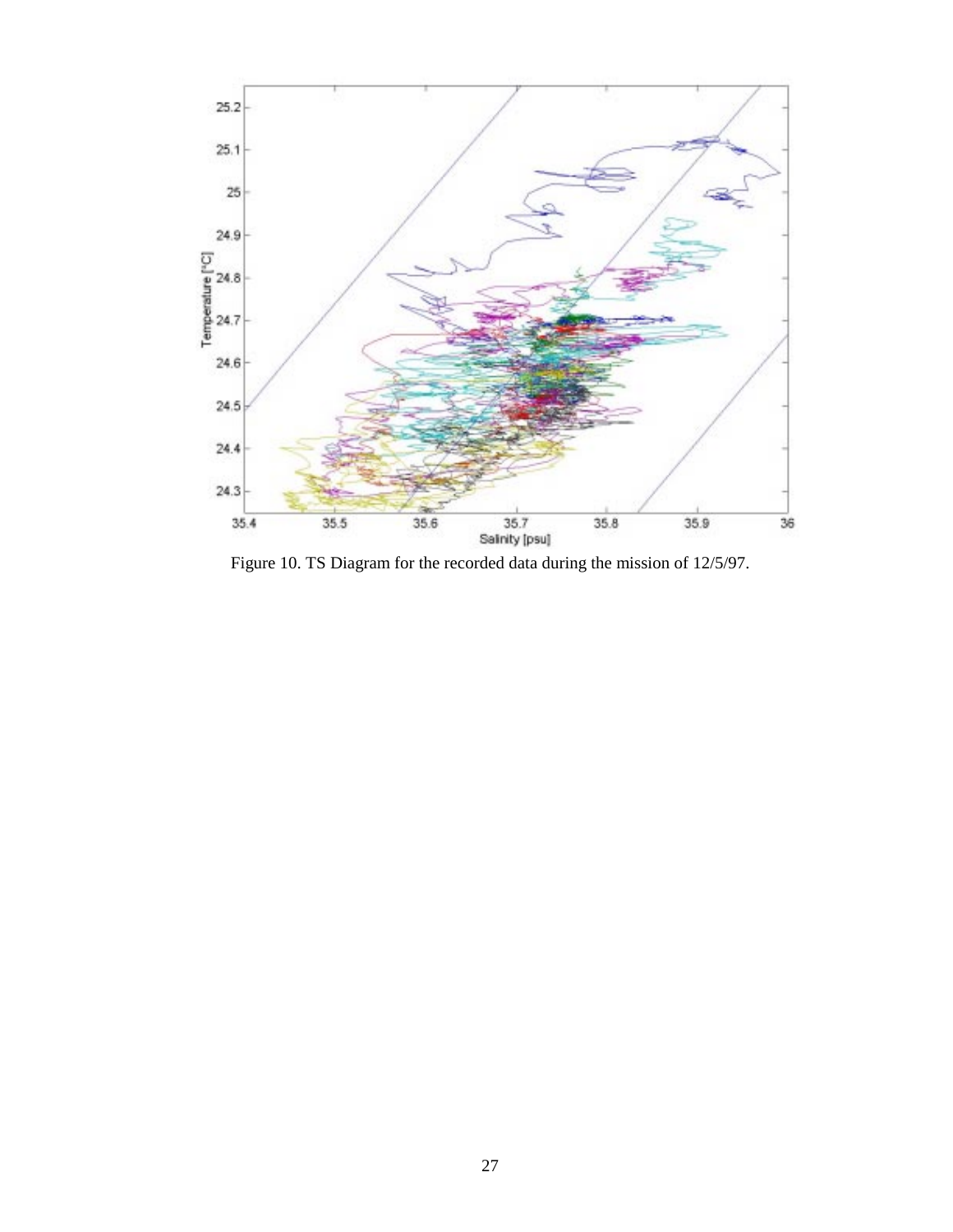

Figure 11. Current variation at 9m. depth over the seven legs about the mean value, plotted against the instantaneous longitudinal position of the AUV on 12/05/97. The magnitudes of the east, north components  $(u_M, v_M)$  of the mean current are shown in each subplot.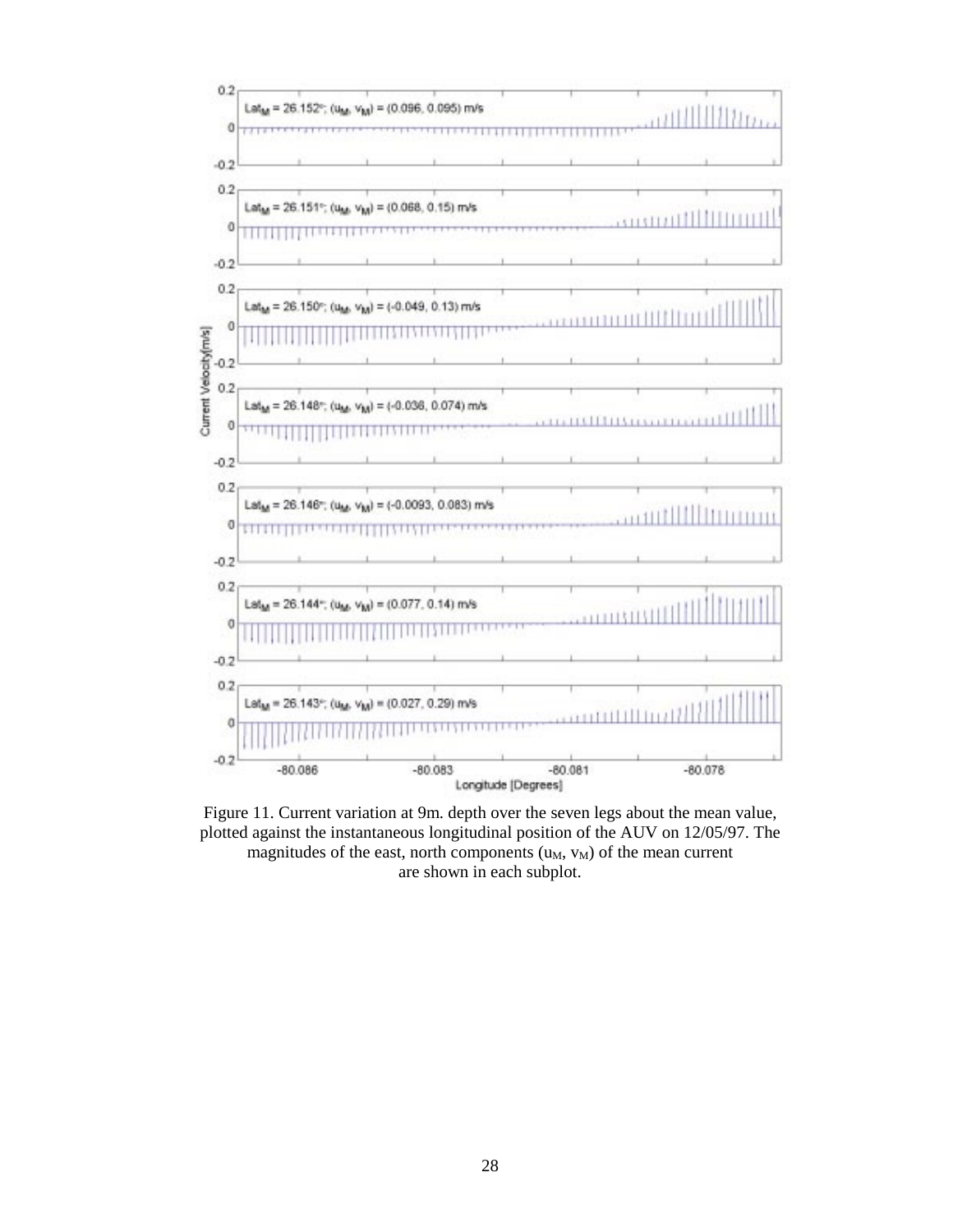

Figure 12. AUV paths and current distributions at 9m on 12/05/97 (marked A) and at 5m on 12/11/97 (marked B) mapped on latitude-longitude plane. Arrow sizes are scaled to



Figure 13. Regional maps of (a) bathymetry, (b) water temperature, (c) salinity and (d) density at 7m depth on 12/11/97.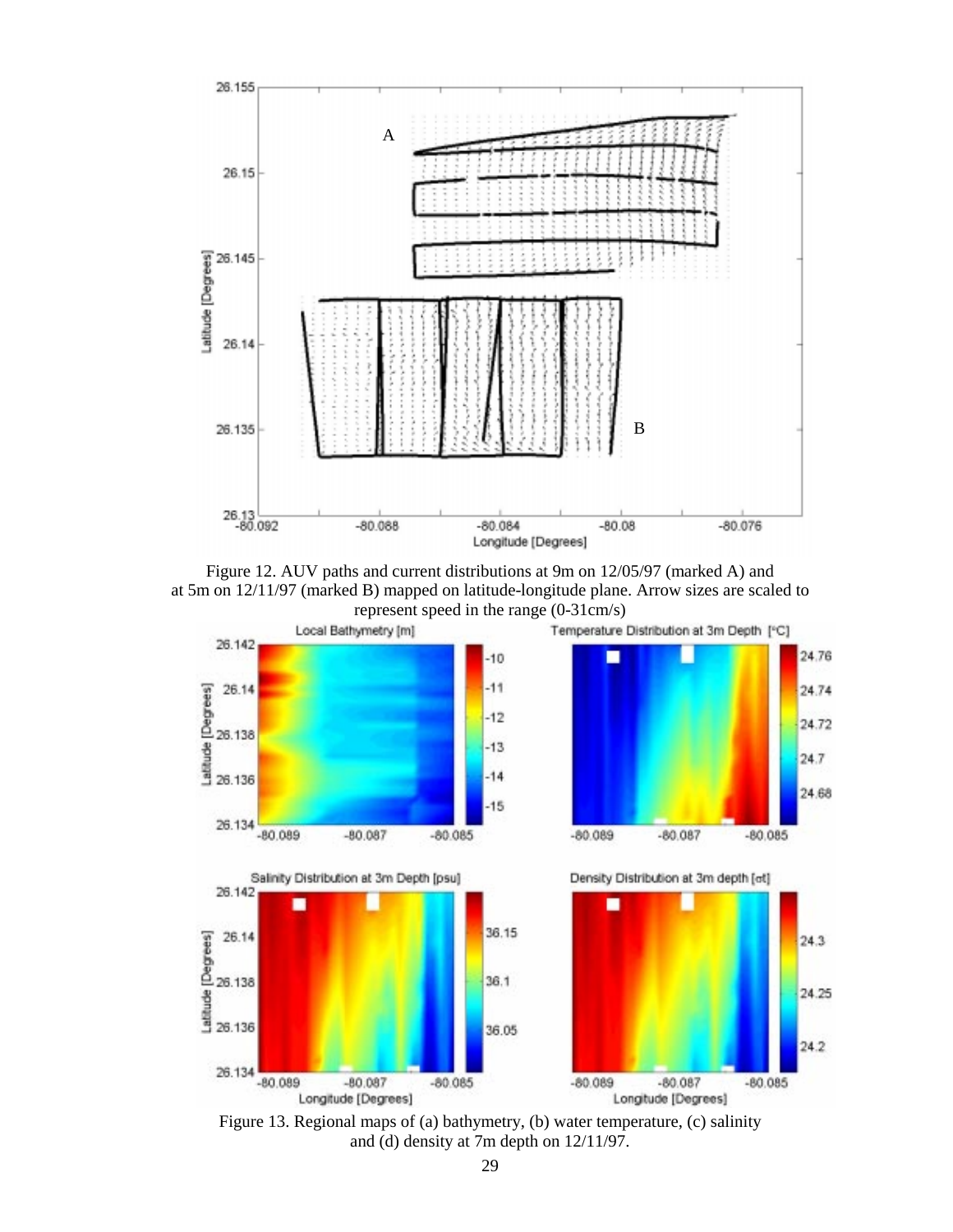

Figure 14. Variation with latitude of the (a) east (cross-shelf) (b) north (along-shelf) and (c) vertically downward component of the current profile beneath the AUV recorded during the mission of 12/11/97 at six longitudinal locations. The solid lines mark the location of the seabed.

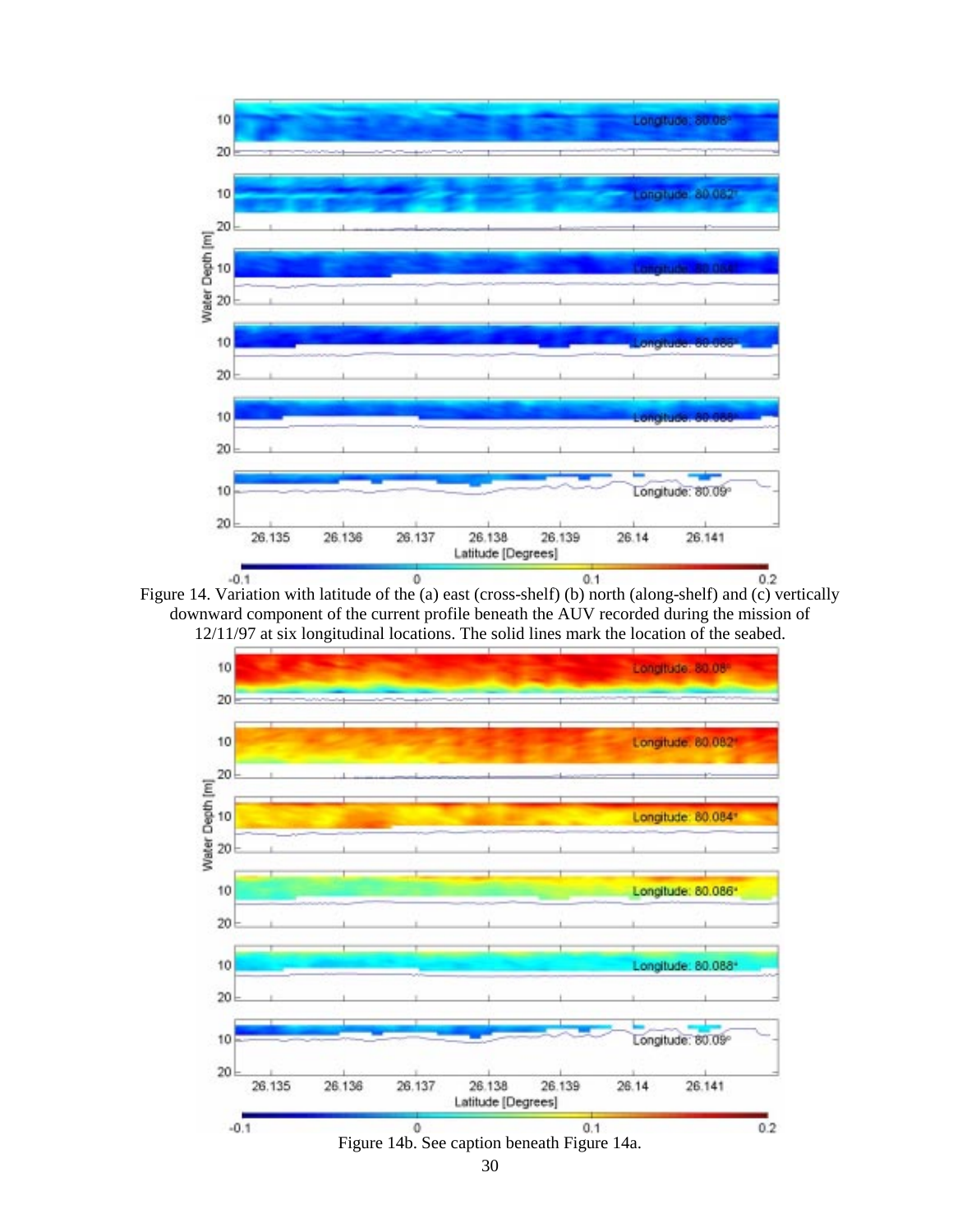